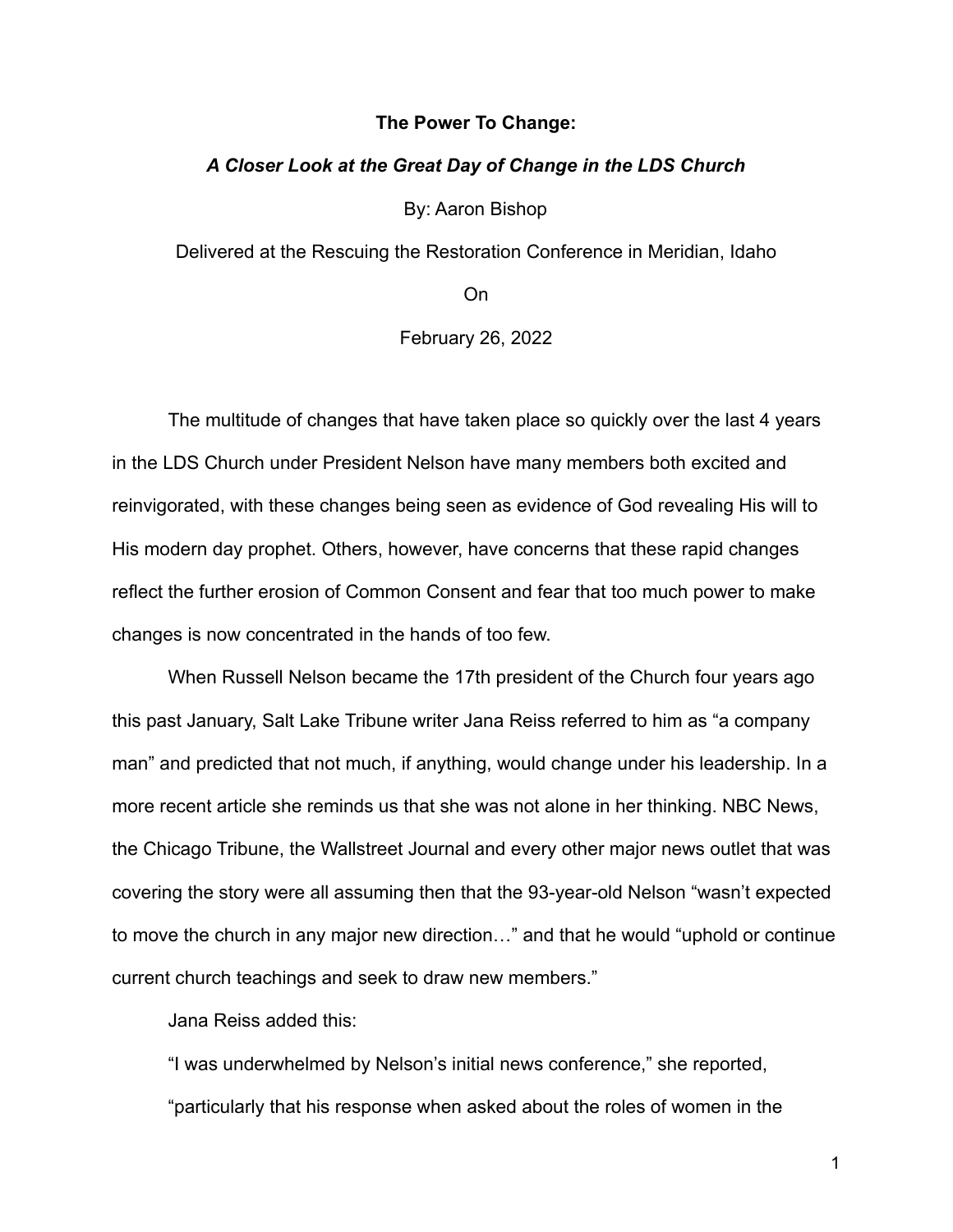church amounted to 'you can know I love women because I have nine daughters!' It was the typical and disappointing Latter-day Saint patriarchy line that women are wonderful because they are wives, mothers and daughters who make life better and easier for men. If I was guilty of expecting little from a nonagenarian company man, I've had cause to repent. I'm very glad to have been wrong about President Nelson. **In a denomination that has for the past half-century implemented change glacially, if at all, he has moved forward on a number of fronts."<sup>1</sup>**

Russel Nelson became an apostle in 1984, when he was called with Dallin Oaks to fill the vacated seats of LeGrand Richards and Mark E. Petersen. He had been a member of the Quorum of the Twelve for 34 years when he was called as the Church's new president. During most of that time, he and the Church did in fact make changes "glacially" and Elder Nelson, based on all he had ever done or said in those 34 years, was simply NOT predicted to do anything differently.

The changes in the Church under President Nelson, however, have been so rapid and so surprisingly abundant and so far reaching that many are referring to this as a "revelatory season like none other." "We live in a remarkable and revelatory season of the restored Church of Jesus Christ," said Elder David A. Bednar of the Quorum of the Twelve Apostles.<sup>2</sup> He went on to refer to these revelations as "inspired adjustments." Elder Holland has referred to the changes as "revelatory adjustments."<sup>3</sup>

<sup>1</sup> <https://www.sltrib.com/religion/2022/01/20/jana-riess-top-changes/>

<sup>2</sup>[https://www.deseret.com/2018/10/7/20655492/a-remarkable-revelatory-season-highlights-church-s-gener](https://www.deseret.com/2018/10/7/20655492/a-remarkable-revelatory-season-highlights-church-s-general-conference) [al-conference](https://www.deseret.com/2018/10/7/20655492/a-remarkable-revelatory-season-highlights-church-s-general-conference)

<sup>3</sup> <https://www.churchofjesuschrist.org/study/ensign/2019/11/11holland?lang=eng>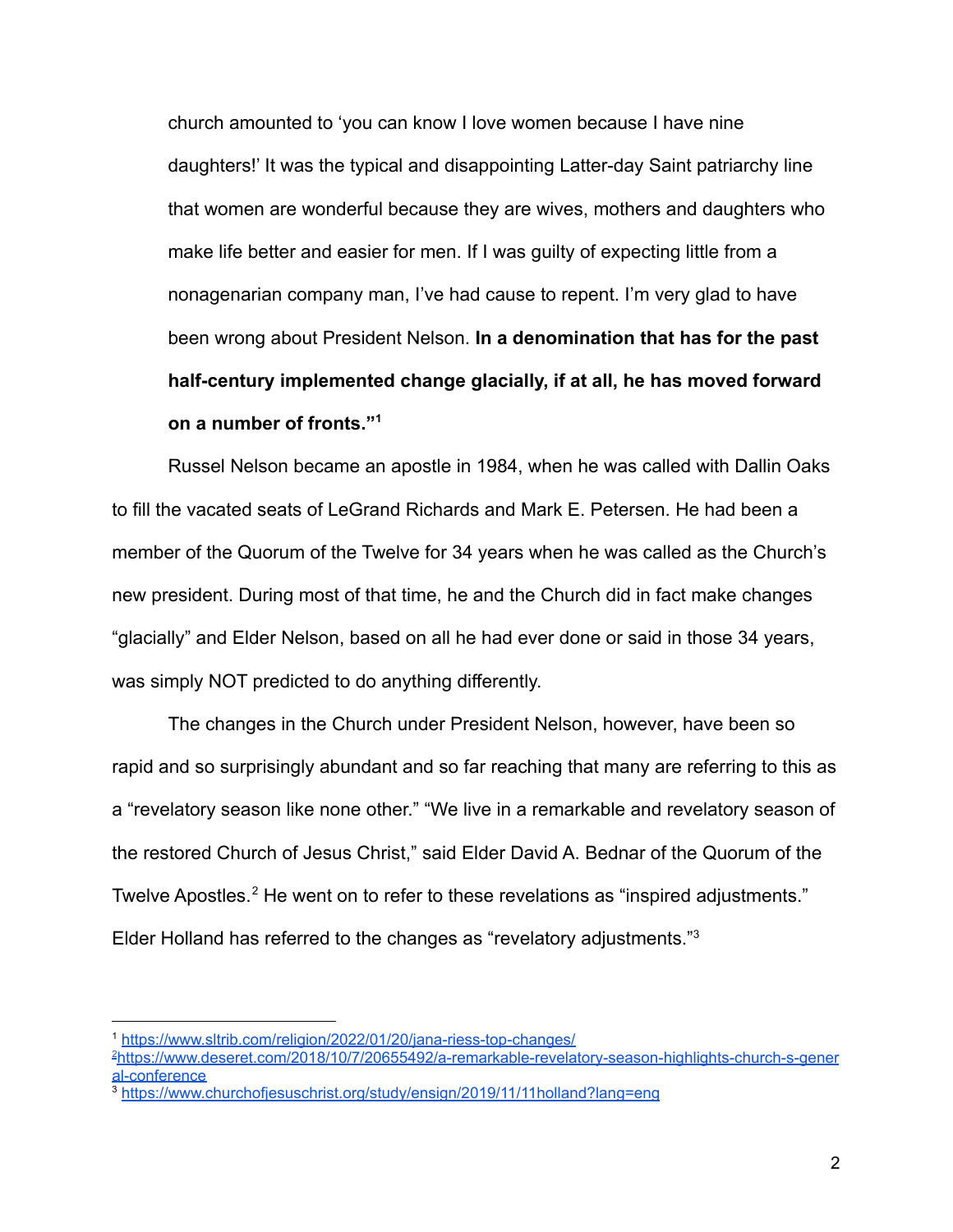All of these sudden and unexpected "revelatory and inspired" changes and adjustments provoke some important questions. For example – **"What has changed to the process of making important decisions in the Church, where we went from 'glacial' changes to the rapid and extensive changes we now witness? And has the power to change things shifted in a way that undermines the Law of Common Consent?"**

Before getting to these questions, and others, let's first take a closer look at some of the changes that have been made under President Nelson:

- 1) Church has gone from three hours down to two with Sacrament meeting now shortened.
- 2) The High Priest Quorums have been eliminated.
- 3) The age for Aaronic priesthood and temple attendance for youth have been lowered by up to one full year.
- 4) Witnesses for the ordinance of baptism can now be ANY baptized member, even as young as 8 years old, male or female for live baptisms. ANY endowed man or woman for temple sealings. ANY endowed member for temple proxy baptisms.<sup>4</sup>
- 5) There have also been further significant changes to the temple ceremony and to temple clothing.
- 6) The Church quit the Boy Scouts after over 100 years of it being effectively the Church's young mens and priesthood programs. The timing of this, coinciding with billions of dollars being set aside for child sexual abuse claims against BSA, will undoubetedly mean the end of this institution. However, just a couple years back the LDS Church was giving millions of dollars to BSA to build the Thomas

<sup>4</sup> https://media.thechurchnews.com/wp-content/uploads/2019/10/02163832/first-presidency-letter.pdf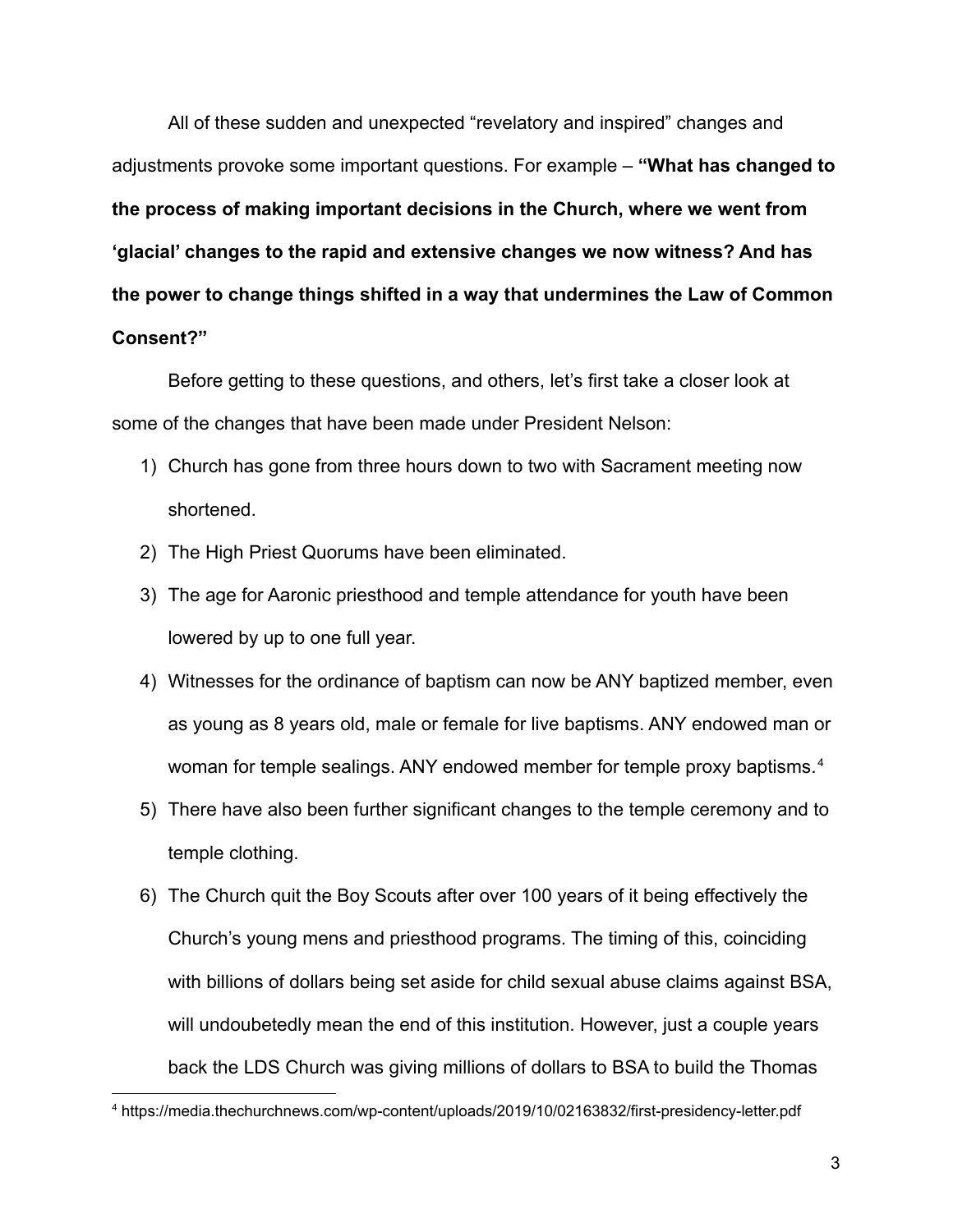Monson Lodge (FN) and was paying an estimated 30% or more of BSA's annual revenues. So for Church members this means no more Scout master, no more Friends of Scouting, no more Scout Committee, etc.

- 7) The word "Mormon" has now become unacceptable in referring to the Church and President Nelson is now insisting on using the Church's full name, calling it "no longer negotiable." Several LDS people online equate the change as being as important as no longer using the N-word. $5$
- 8) Not being able to use the word "Mormon" has led to changes in domain names, twitter handles, facebook pages, choir names, building names and much more. Sadly, "THE Church of Jesus Christ .com and .org" were not available for purchase and so even though President Nelson has said that the EXACT name of the Church is no longer negotiable – apparently the owners of that website consider its sale to the LDS Church also as non-negotiable.
- 9) Home teaching has been changed to "ministering" which allows LDS women to tell their non-member friends that they are "ministers" in their church. I think this is very deliberate messaging.
- 10) The way youth interviews are conducted has been changed, which seems to try to address the liability issues that Bishop Sam Young has been speaking about for many years.
- 11) Missionaries are now able to call home and zoom weekly instead of just on Mother's Day and Christmas. Mission calls are now done online instead of with a signed and mailed letter.

<sup>5</sup> https://www.reddit.com/r/exmormon/comments/mq3miq/another\_win\_for\_satan/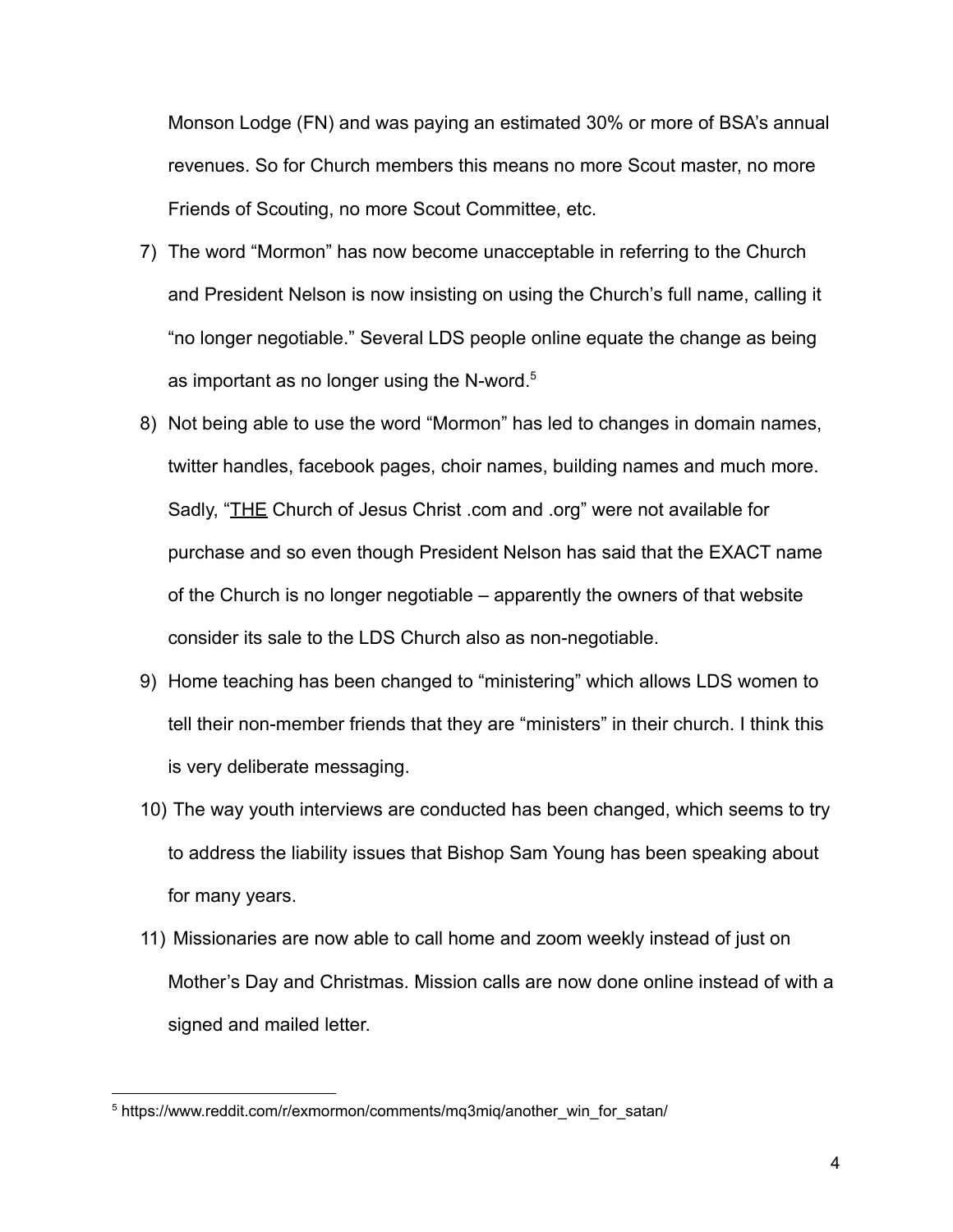- 12) Missionaries are now required to have a Covid vaccine to enter the MTC same for students to attend BYU. I mention this because it affects so many people and many schools in the US (and many churches) have NOT mandated this – but our Church, without any vote from its members, have made a health decision that has ironically caused health problems for many young and healthy people who were not at risk from Covid. The Church's requirement of masks and social distancing and NOT defending OUR rights to keep Church open during lockdowns, is a deviation from the past when the Church was far more bold and protective of such things.
- 13)The Church also (in this same vein) refuses to allow bishops or stake presidents or anyone in the Church to grant ANY religious exemptions from experimental vaccines that are derived from aborted fetal tissues, with President Nelson promising us that the vaccines are "both safe and effective," thus deliberately employing the same messaging as our government leaders, who he says we need to now trust, along with the scientists who every day are contradicting themselves. I mention this, again, because it reflects the unwillingness of the Church to allow its bishops or other local leaders **or its members to make**
- 14) Sister missionaries are now able to wear pants and elders and sisters are able to wear more casual clothing as missionaries. Like some of the temple changes, this change seems to try to address women's issues AND tries to make missionaries generally more relatable to today's styles, norms, and customs. I.e. "less peculiar."

### **decisions for themselves.**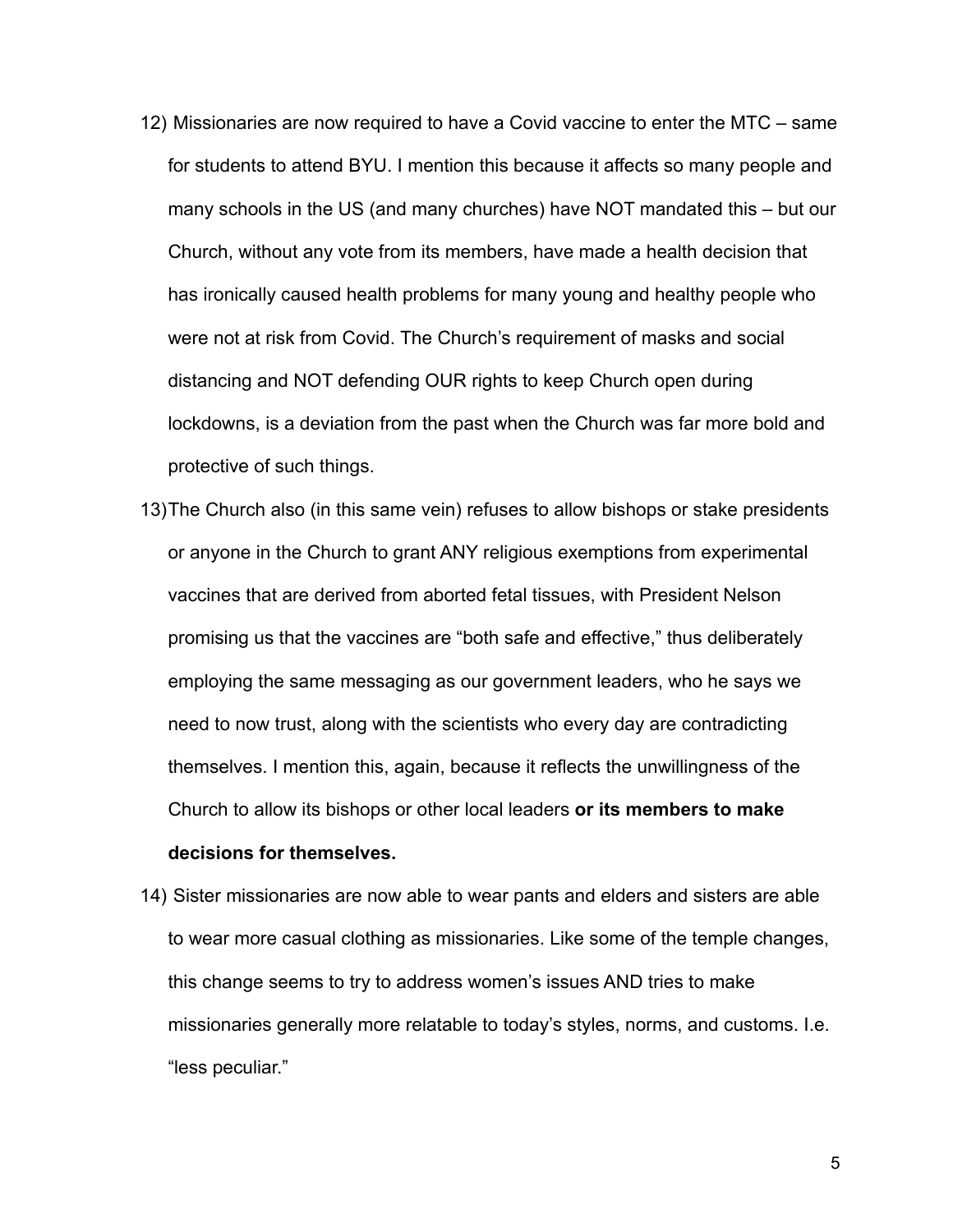- 15) Guns are no longer allowed to be concealed or carried on Church property. A dear friend of mine, age 82 from New York City, stopped attending Church over this issue. The Church made this decision without any vote of its members and made no exceptions as to where people are located. They likely made this change to appease the anti-gun sentiments of many on the left. My 82-year old friend was the self-appointed ward greeter who sat in the back corner of the chapel, no one aware of his concealed guns, who was on the ready to stop any live shooter incident, which all of us should be aware is a real threat, especially in Churches and Synagogues in America. And in the name of political correctness, announcing it to the world that Mormons no longer have guns at Church is an invitation to those who may wish to do us harm. It makes us a softer target than we already are. That was the last straw for my dear friend who had no other means of protecting the congregation he loved.<sup>6</sup>
- 16) Black Lives Matter, a divisive, openly communist, activist organization that sponsors and preaches violence and the destruction of the nuclear family and government, is being tacitly endorsed and supported by the Church, with Elder Oaks going as far as to say that Blacks Lives Matter "is an eternal truth all reasonable people should support."<sup>7</sup> This might be like saying, "Planned Parenthood is an eternal principle, even though we don't believe in all they do as an organization, we think their name is good and we want to be on record showing them support on the things we agree on." Which, by the way is precisely why Planned Parenthood offers so many women's services, in order to get

<sup>6</sup> https://www.crossroadstoday.com/lds-church-bans-guns-on-church-property/

<sup>7</sup> https://www.sltrib.com/religion/2020/10/27/black-lives-matter-lds/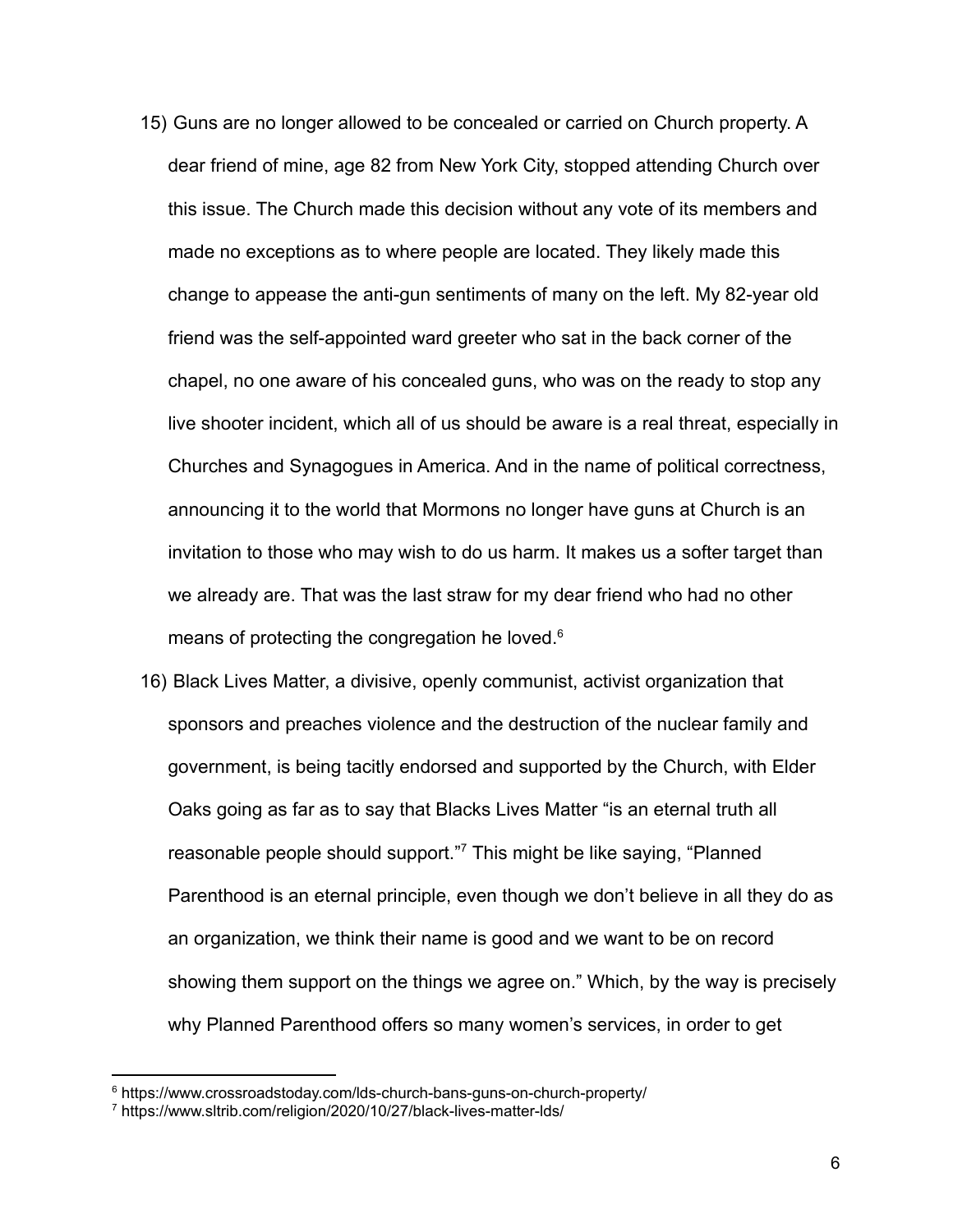people in the door and comfortable for when they just may need an abortion. But, like BLM, Planned Parenthood's true objective is to destroy lives. Supporting these kinds of efforts is a drastic change for the Church.

- 17) Critical Race Theory is now being taught openly at BYU. $8$  This is a HUGE departure from recent teaching standards and of course seems very hypocritical when contemplating the firing and excommunication of the September Six, for example, who the Church deemed held and taught unacceptable apostate views as professors at BYU. (FN)
- 18) The Church has furthered its partnership with the NAACP and other progressive organizations, and has pledged to "root out racism" in the Church at all levels. Most of us were unaware there was a systemic racism problem in the Church and/or don't believe there is one, at least not among the general membership. Making rooting out racism a focus is surely a change for Church and seems politically timed with all things BLM.
- 19) The Church now partners with the UN, a communist founded and communist run organization that President Benson warned was one of the evils that threatens America and freedom. (FN) The UN and the NAACP and other liberal causes the Church now partners with, fund and advocate abortion and other depopulation efforts. And now, sister Sharon Eubank of the General Relief Society presidency sits in long meetings with UN officials and offers to the Church's help in achieving their 2030 agenda. (FN)
- 20) Church pageants have been canceled permanently, again without any warning or vote from the people involved and affected.

<sup>8</sup> https://www.youtube.com/watch?v=m0NmUKtDJrw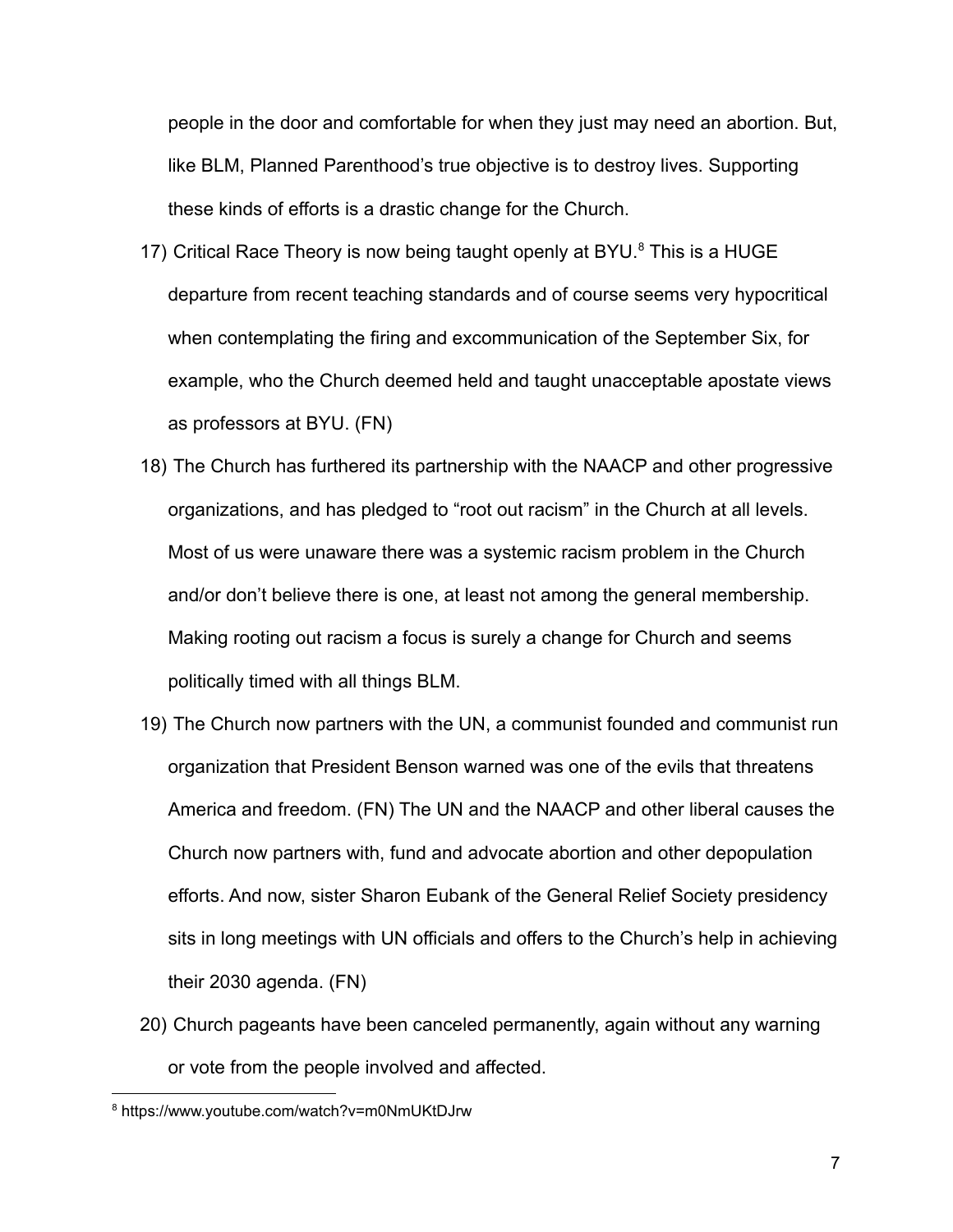- 21) Original Pioneer murals have been removed and destroyed from Salt Lake and almost Manti temples were it not for the local members making themselves heard.
- 22) Many new temples have been announced in exciting places like China (only to be quietly reversed). Temples have gone from 161 dedicated and operational temples as of late 2017 up to 265 now either dedicated, announced or under construction. This is the continuation of a trend and not so much a change. But, the sheer number being built represents a new more aggressive approach the likes of which we've never seen in my lifetime.
- 23) President Nelson has instructed the Church that no one at General Conference should gasp or make any noise expressing excitement when the Temple announcements are made. (The organic excitement from people in attendance or at stake centers or ward houses always touched me. Some people cried, some laughed with joy, some shouted "yes!", some gasped. All beautiful and appropriate responses from real people. Adults I might add, some of whom may have never had a temple within 1000 miles or more in their entire lives). This new "rule" seems to reflect a personal preference of President Nelson who has talked about reverence in many of his talks.
- 24) Temples have gone from 161 dedicated and operational temples as of late 2017 up to 265<sup>9</sup> either dedicated, announced or under construction in just four years. Interestingly, only 4 of which have been dedicated by Nelson v. Hinckley's 85.
- 25) Dramatic changes to Temple Square have taken place. Removing trees and other irreplaceable historic relics that were over 100 years old, shutting down the

<sup>9</sup> https://churchofjesuschristtemples.org/temples/chronology/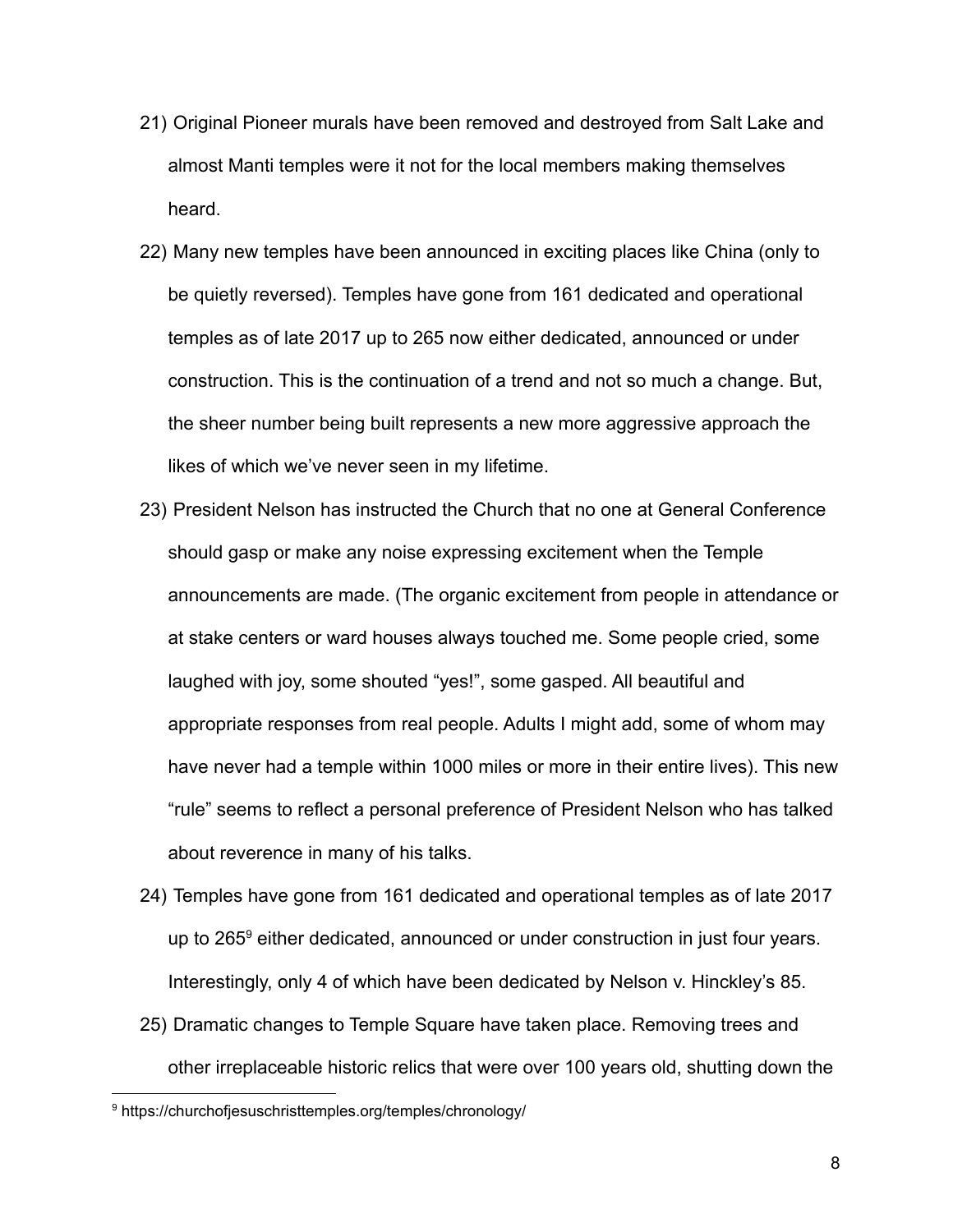Salt Lake temple to temple work and the visitors center (which was demolished) for over 4 years thus pausing all Temple Square missionary efforts. This is a radical change for the Church – again, which sadly no member had any say in.

- 26) The angel Moroni is no longer being added to most new temples. That's a big change.
- 27) With declining, perhaps troubling membership growth rates,<sup>10</sup> the Church decided to withhold membership data for the first time in over 4 decades.<sup>11</sup>
- 28) General Handbook changes and BYU Honor Code changes removing the term "homosexual behavior" and confirming that "same-gender attraction is not an honor code issue."<sup>12</sup> This change inspired student to go to the Honor Code Office (HCO) to confirm that gays could now date, hold hands, and kiss as long as they were "chaste." On February 19, 2020, the HCO confirmed this information, which led to many "first gay kisses" in front of Brigham Young's statue on BYU's campus. All of which went viral and made international news.<sup>13</sup> The Church shortly thereafter withdrew its permission for such behavior.
- 29) The "revelation" was received to allow children of gay couples to be baptized (which has been highly criticized since it was Elder Nelson who said he was in the room when President Monson received the other revelation only a couple years earlier to NOT allow children to be baptized if their parents were gay).

<sup>10</sup> http://ldsstatistics.com/

<sup>11</sup> <https://www.sltrib.com/religion/2021/11/30/lds-church-withholds/>

<sup>12</sup>https://www.deseret.com/faith/2020/2/19/21144529/byu-honor-code-mormon-church-lds-updates-honorcode-homosexual-behavior-lgbtq

<sup>13</sup>towleroad.com/2020/02/students-celebrate-with-gay-kiss-after-byu-removes-homosexual-behavior-ban-f rom-honor-code/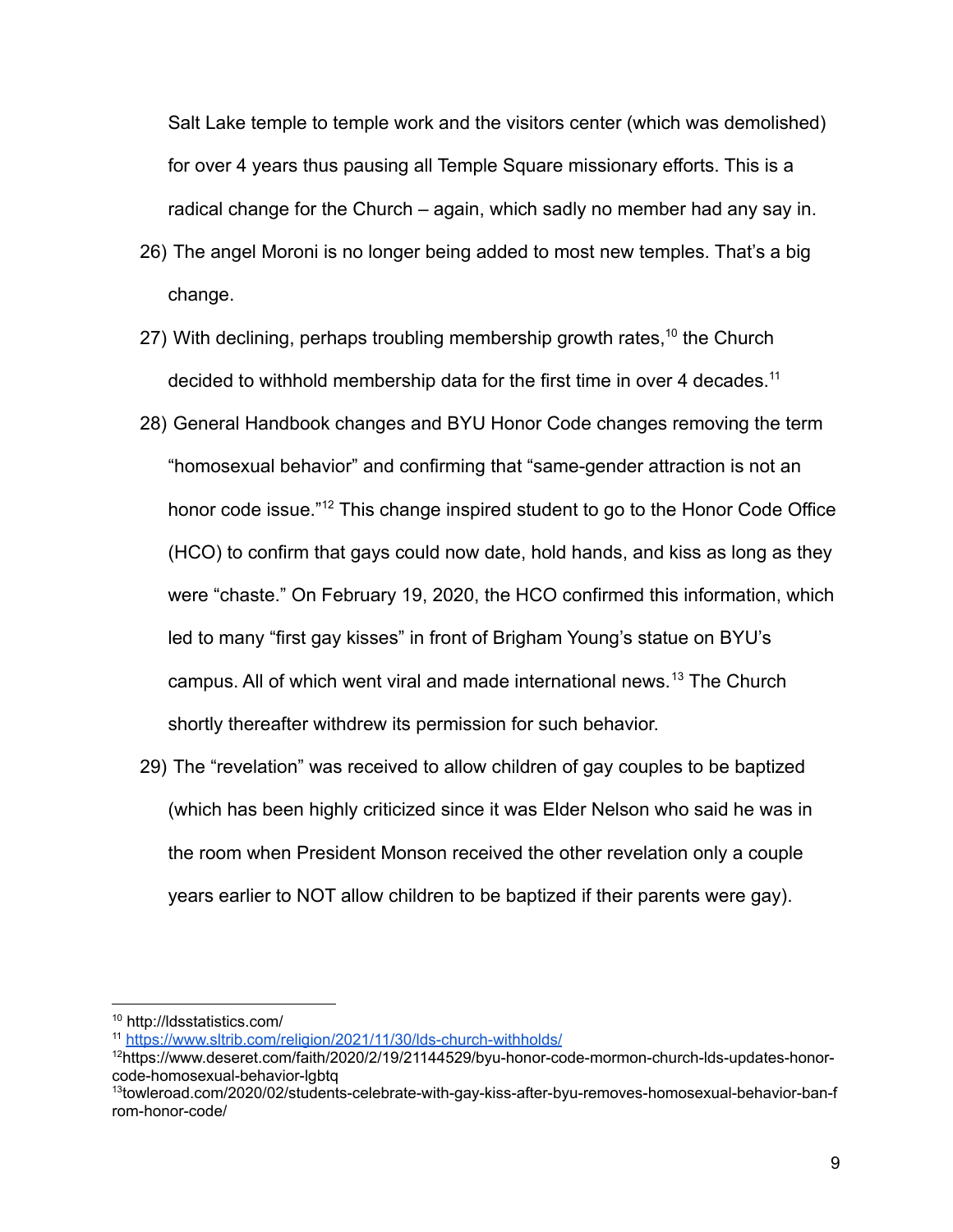- 30) President Nelson and LDS Church leaders broke a longstanding tradition by meeting in Rome at the Vatican with the Pope for the first time in world history, and referred to him as "His Holiness."<sup>14</sup>
- 31) The Church is also now rebranding the Church President as the "Global Faith Leader."
- 32)The Church has changed its logo, adding the Christus statue to it, and issued a Bi-centennial Proclamation to the World.<sup>15</sup>

There are many other things we could mention, but this list gives us a good foundation for our topic today.

Looking back, President Nelson did warn us of his plan already underway to make so many changes when he told us: "If you think the Church has been fully restored, you're just seeing the beginning. There is much more to come. … Wait till next year. And then the next year. Eat your vitamin pills. Get your rest. It's going to be exciting."<sup>16</sup>

While some of these changes may be great ones, and may even be long overdue such as allowing ANY child to be baptized who has the permission of their parents (whether the parents be gay, straight, or polygamist), **many are deeply concerned about the process whereby these changes are now coming about.**

## **Is the Church still obeying the Law of Common Consent?**

What is Common Consent? In the Doctrine and Covenants we read:

<sup>16</sup>https://latterdaysaintmag.com/president-nelson-on-the-future-of-the-church-eat-your-vitamin-pills-get-yo ur-rest-its-going-to-be-exciting/ <sup>15</sup> https://newsroom.churchofjesuschrist.org/multimedia/file/restoration-proclamation-2020-april.pdf

<sup>14</sup>https://www.thechurchnews.com/leaders-and-ministry/2019-03-09/president-nelson-becomes-the-first-ch urch-leader-to-have-a-formal-audience-with-the-pope-4183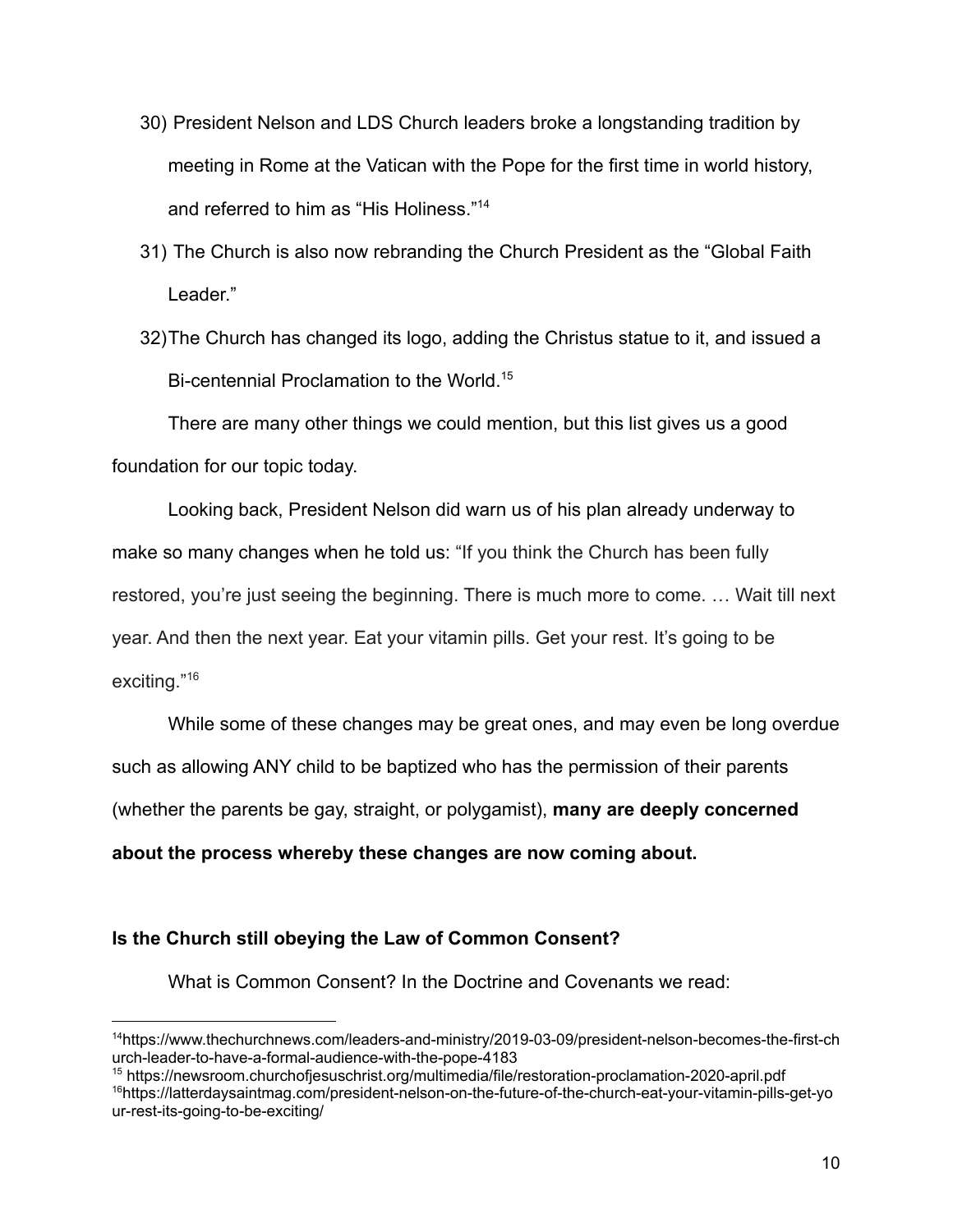**…And all things shall be done by common consent in the church**, by much prayer and faith, for all things you shall receive by faith. Amen. (D&C 26:2 LE. See also T&C 6:1) (emphasis added).

Common consent is exactly what it sounds like. It's well defined in the Restoration Edition of the Glossary:

A principle of decision-making where all participants in a particular group (e.g., a fellowship or conference) are eligible to either affirm or reject an action or proposal; such action can be sought after with either a majority or a unanimous vote. The word consent is used "in cases where power, rights, and claims are concerned. We give consent when we yield that which we have a right to withhold; but we do not give consent to a mere opinion, or abstract proposition."1 The early church (established in 1830) governed themselves by common consent, with no man dictating to them. Equality prevailed, and authority was disbursed into equal and independent groups that prevented autocratic rule and guarded against apostasy of the whole body.2 They conducted all of their business in conferences. Someone would be elected (by common consent) to preside at the conference and to conduct the business. If Joseph Smith was present, it was common for the saints to elect him, but they could have elected anyone. Business could be introduced by anyone, which could include complaints, suggestions, and discipline. The purpose of conferences was to take care of the business and to make sure that the community was cohesive and that issues were dealt with.3 Although both Joseph Smith and Oliver Cowdery had the priesthood conferred on them by the voice of God, they only obtained an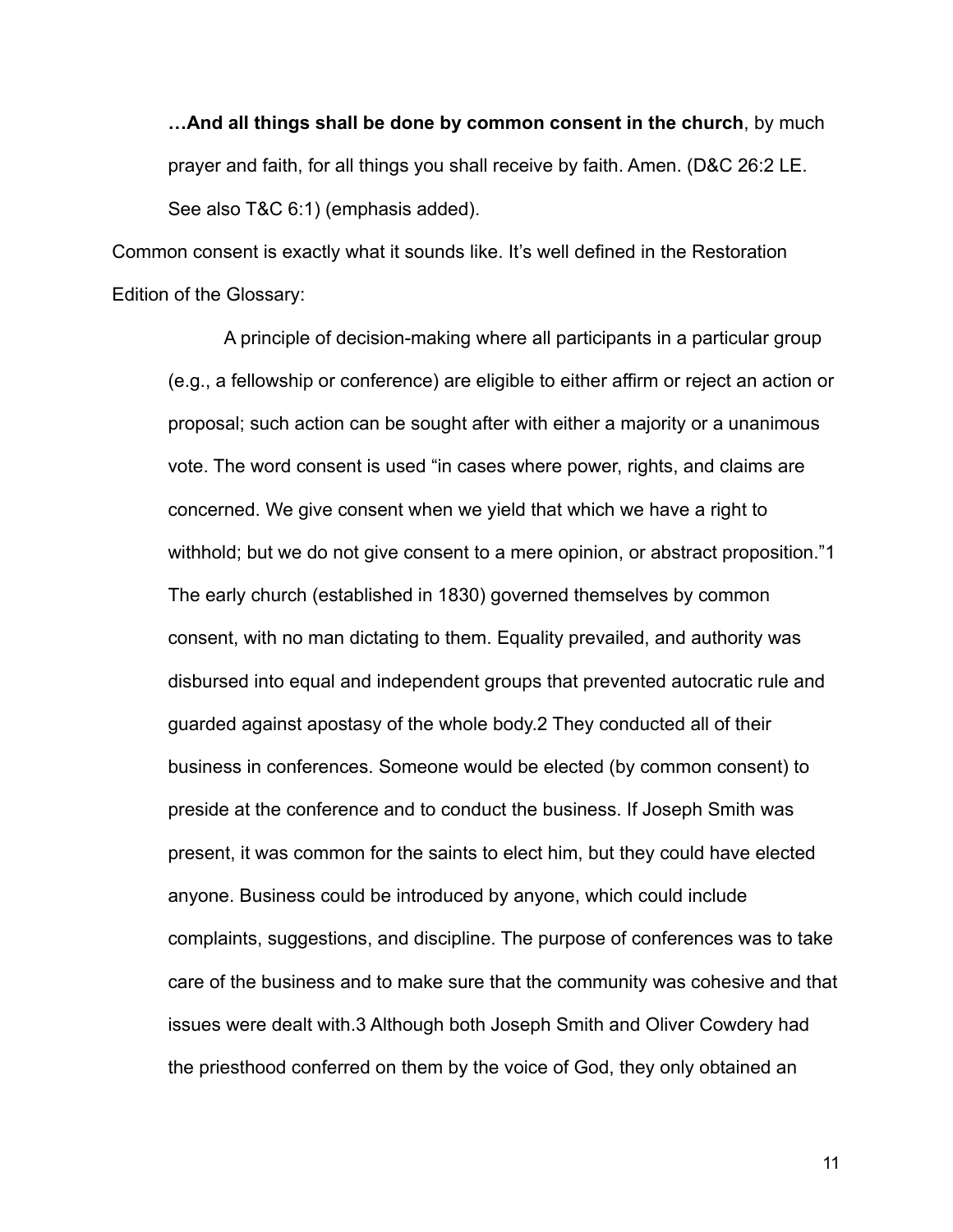office in the church by common consent from the body of the church.4 Even when the founding prophet was in direct communication with the Lord, the church body still retained the final control through common consent: And all things shall be done by common consent in the church, by much prayer and faith, for all things you shall receive by faith (T&C 6:1).5 Today, the right of internal governance within fellowships belongs to the members through their common consent. Because the right to govern arises from this common consent, with no internal hierarchy, the decisions of fellowships can be varied. Their decisions may change from time to time, based on experiences. But each fellowship has the right to decide, as well as the right to decide to change.6 Believers are allowed to "organize themselves" in any manner they choose. The right to organize stems from "common consent" given by both men and women. **This right is so fundamental that it holds greater right than a first presidency, a twelve, a seventy, or a high council. All authorities derive their institutional right to preside solely from the consent of the governed. It is through "common consent" that any right to government is established in the church** (see T&C 6:1; 10:4).7See also SUSTAIN. (Emphasis added).

All things being done by common consent in the church is the standard from the Lord for how the power to change things in the Church is to be wielded. "I teach them correct principles and they govern themselves,"<sup>17</sup> said Joseph. People having a voice and their agency to self-govern and to express their opinions without reprisal and to be a part of the decisions being made FOR them, is a fundamental eternal principle, the opposite of which is the adversary's plan to control everyone's actions and outcomes.

<sup>17</sup> Journal of Discourses, 24:158-159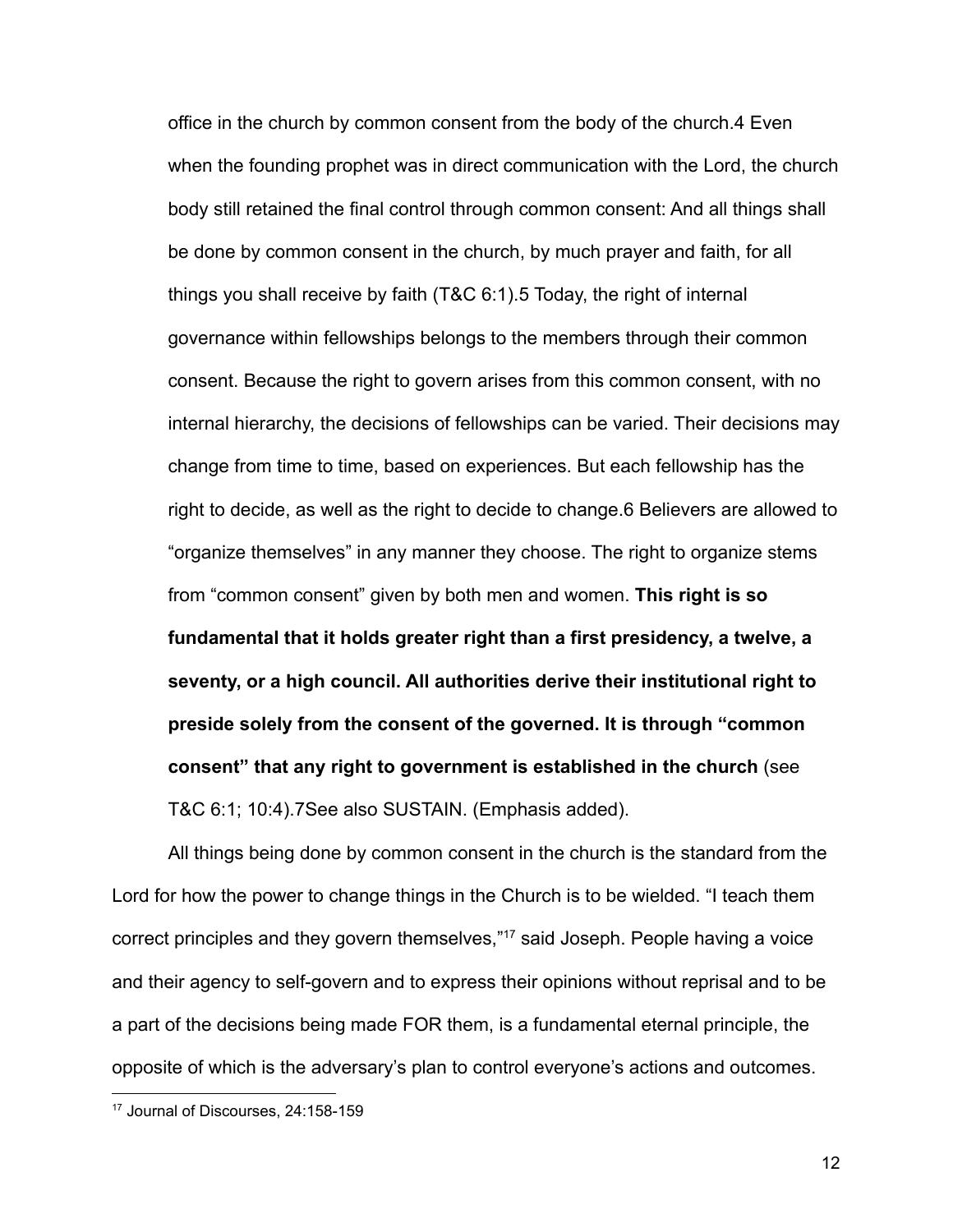During Joseph's day and even many years thereafter, important church decisions regarding buildings, callings, missionary work, worthiness, the gathering, organizing stakes, resolutions, land purchases, public officers, bills of incorporations, etc. were ALL conducted at Conferences through the voting of the members in attendance, with the majority, or the voice of the people,(FN) determining the decisions.

On one occasion Joseph Smith actually called upon the Church to voice any complaints or concerns about him continuing as the Church's president. After an open discussion Brigham Young eventually "arose and nominated Joseph Smith to continue as the President of the Church." Orson Hyde seconded the motion and then it was put to a vote. The Joseph Smith Papers reveal that "Such a show of hands was **never seen before in the church.** Joseph returned his thanks to the assembly and said he would serve them according to the best of his ability."<sup>18</sup> (emphasis added). The other counselors were then presented **"for trial"** and were sustained. Joseph then concluded, "I don't know anything against the twelve, **if I did I would present them for trial.**" 19 (emphasis added). We see in this example, that the voting was real and authentic and that all Church members had a legitimate say and vote in the affairs of the Church and NO ONE was above the law of Common Consent, the Prophet and First Presidency included. And we also see that dissent was far more common than unanimity and that this in no way reflected poorly on those dissenting.

Another great example of the Church doing all things by common consent is when Joseph Smith himself asked the Church during a General Conference to release

<sup>&</sup>lt;sup>18</sup> Joseph Smith, Journal, December 1842–June 1844; Book 2, 10 March 1843–14 July 1843, [p. 55,](https://www.josephsmithpapers.org/paper-summary/journal-december-1842-june-1844-book-2-10-march-1843-14-july-1843/63) The Joseph Smith Papers.

<sup>19</sup> Joseph Smith, Journal, December 1842–June 1844; Book 2, 10 March 1843–14 July 1843, [p. 55,](https://www.josephsmithpapers.org/paper-summary/journal-december-1842-june-1844-book-2-10-march-1843-14-july-1843/63) The Joseph Smith Papers.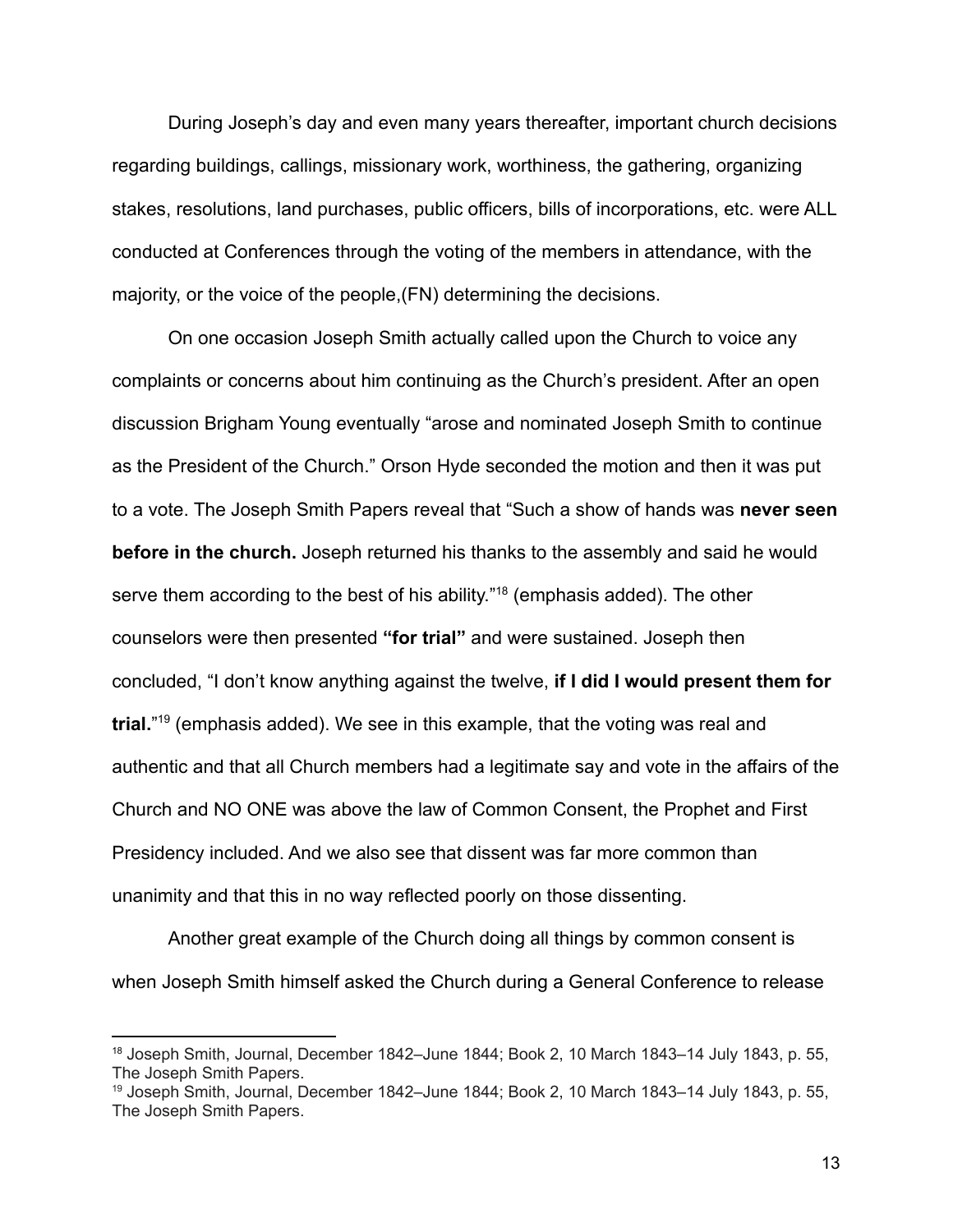Sidney Rigdon from the First Presidency. Effectively Joseph raised his hand in opposition to his own counselor in front of the entire Church. Joseph had concerns with Sidney Rigdon and the matter was brought before the Conference of saints in October of 1843 and later published in the Times and Seasons. Listen to how matters of great importance were decided back then:

President Joseph Smith was called to the chair, and Gustavus Hills chosen clerk. Opened with singing by the choir and prayer by Elder Almon Babbitt. The president stated the items of business to be brought before the Conference to be, 1st. The case and standing of Elder Sidney Rigdon, counselor to the First Presidency. 2d. The further progress of the Temple; after which, any miscellaneous business. Elder Sidney Rigdon addressed the conference on the subject of his situation and circumstances among the saints. President Joseph Smith addressed the conference, inviting an expression of any charges or complaints which the Conference had to make. He stated his dissatisfaction with Elder Sidney Rigdon as a counselor, not having received any material benefit from his labors or counsels since their escape from Missouri. Several complaints were then brought forward in reference to his management in the Post Office; a supposed correspondence and connection with John C. Bennett, with Ex-Governor Carlin, and with the Missourians, of a treacherous character: also his leaguing with dishonest persons in endeavoring to defraud the innocent. President Joseph Smith related to the Conference the detention of documents from J. Butterfield, Esq., which were designed for the benefit of himself, (President Smith,) but was not handed over for some three or four weeks, greatly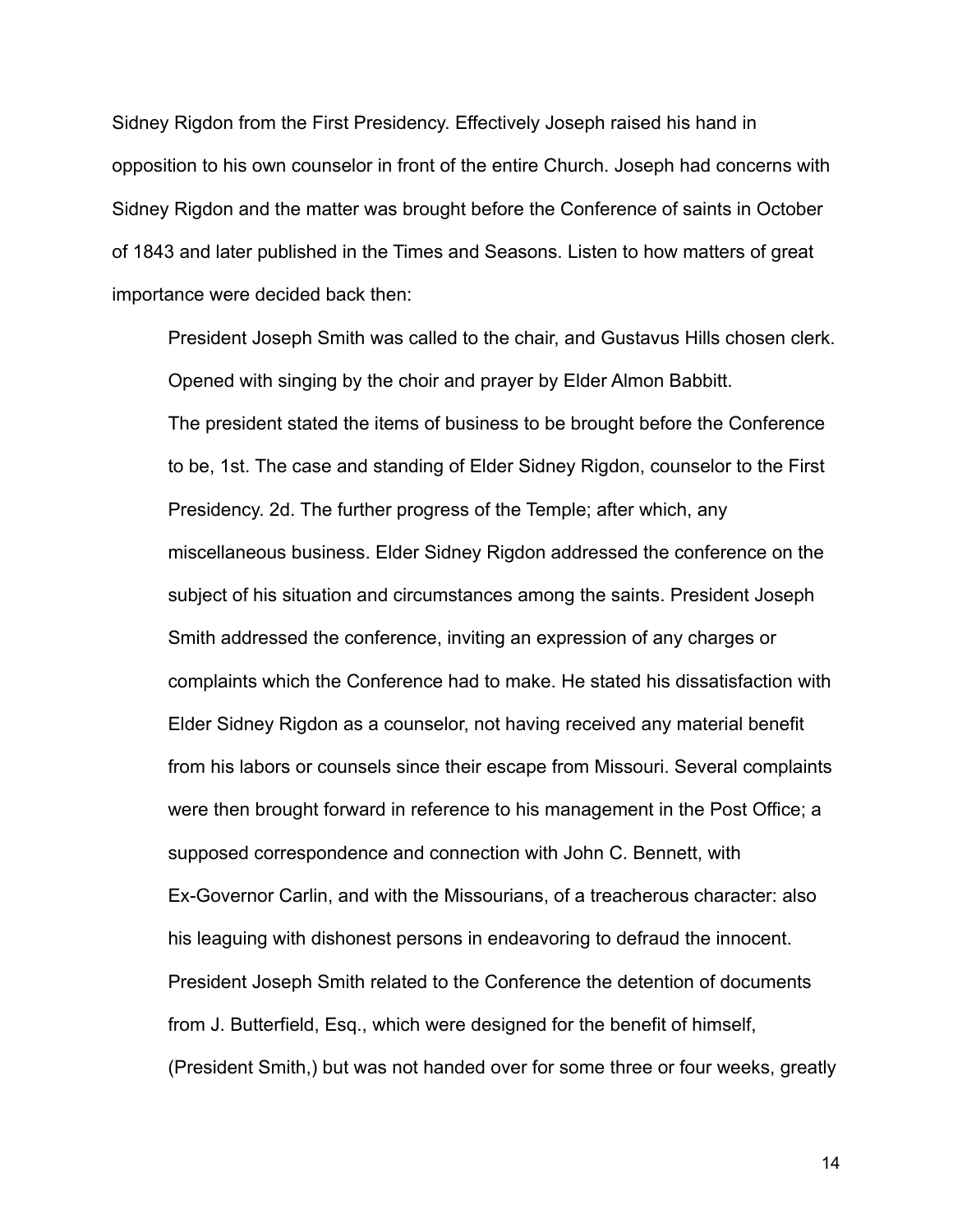to his disadvantage. Also, an indirect testimony from Missouri, through the mother of Orin P. Rockwell, that said Rigdon and others had given information, by letter, of President Smiths' visit to Dixon, advising them to proceed to that place and arrest him there. He stated that in consequence of those, and other circumstances and his unprofitableness to him as a counselor, he did not wish to retain him in that station, unless those difficulties could be removed; but desired his salvation, and expressed his willingness that he should retain a place among the saints. Elder Almon Babbitt suggested the propriety of limiting the complaints and proofs to circumstances that had transpired since the last Conference. President Joseph Smith replied, and showed the legality and propriety of a thorough investigation, without such limitation. Elder Sidney Rigdon plead, concerning the documents from J. Butterfield, Esq., that he received it in answer to some inquiries which he had transmitted to him—that he received it at a time when he was sick, and unable to examine it—did not know that it was designed for the perusal and benefit of President Joseph Smith—that he had, consequently, ordered it to be laid aside, where it remained until inquired for by Joseph Smith. He had never written to Missouri concerning the visit of Joseph Smith to Dixon, and knew of no other person having done so. That, concerning certain rumors of belligerent operations under Governor Carlin's administration, he had related them, not to alarm or disturb any one, but that he had the rumors from good authorities, and supposed them well founded. That he had never received but one communication from John C. Bennett, and that of a business character, except one addressed to him conjointly with Elder Orson Pratt, which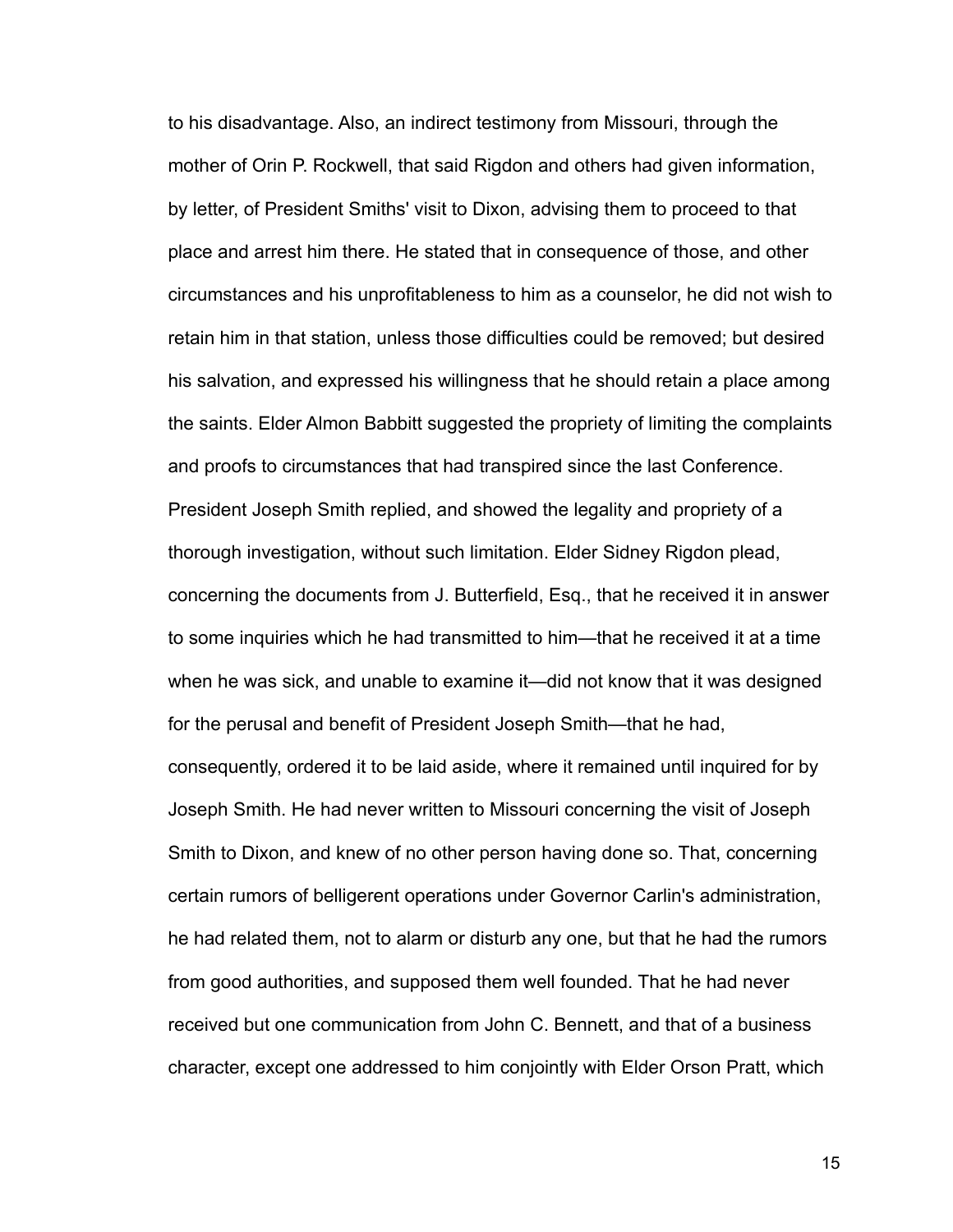he handed over to President Smith—that he had never written any letters to John C. Bennett. The weather becoming inclement, Conference adjourned until Sunday 10 o'clock A. M. Sunday, 8th inst., 10 o'clock, A. M. Conference assembled agreeably to adjournment, and opened with singing by the choir, and prayer by Elder William W. Phelps. Elder Sidney Rigdon resumed his plea of defence. He related the circumstance of his reception in the city of Quincy, after his escape from Missouri—the cause of his delay in not going to the city of Washington, on an express to which he had been appointed—and closed with a moving appeal to President Joseph Smith concerning their former friendship, associations and sufferings, and expressed his willingness to resign his place, though with sorrowful and indescribable feelings. **During this address, the sympathies of the congregation were highly excited.** Elder Almon Babbitt related a conversation he had had with Esq. Johnson, in which he exonerated Elder Sidney Rigdon from the charge or suspicion of having had a treacherous correspondence with Ex-Governor Carlin. President Joseph Smith arose and satisfactorily explained to the congregation the supposed treacherous correspondence with Ex-Governor Carlin, which wholly removed suspicion from Elder Sidney Rigdon, and from every other person. He expressed entire willingness to have Elder Sidney Rigdon retain his station, provided he would magnify his office, and walk and conduct himself in all honesty, righteousness, and integrity; but signified his lack of confidence in his integrity and steadfastness, judging from their past intercourse. President Hyrum Smith followed with appropriate and expressive remarks **on the attribute of mercy in**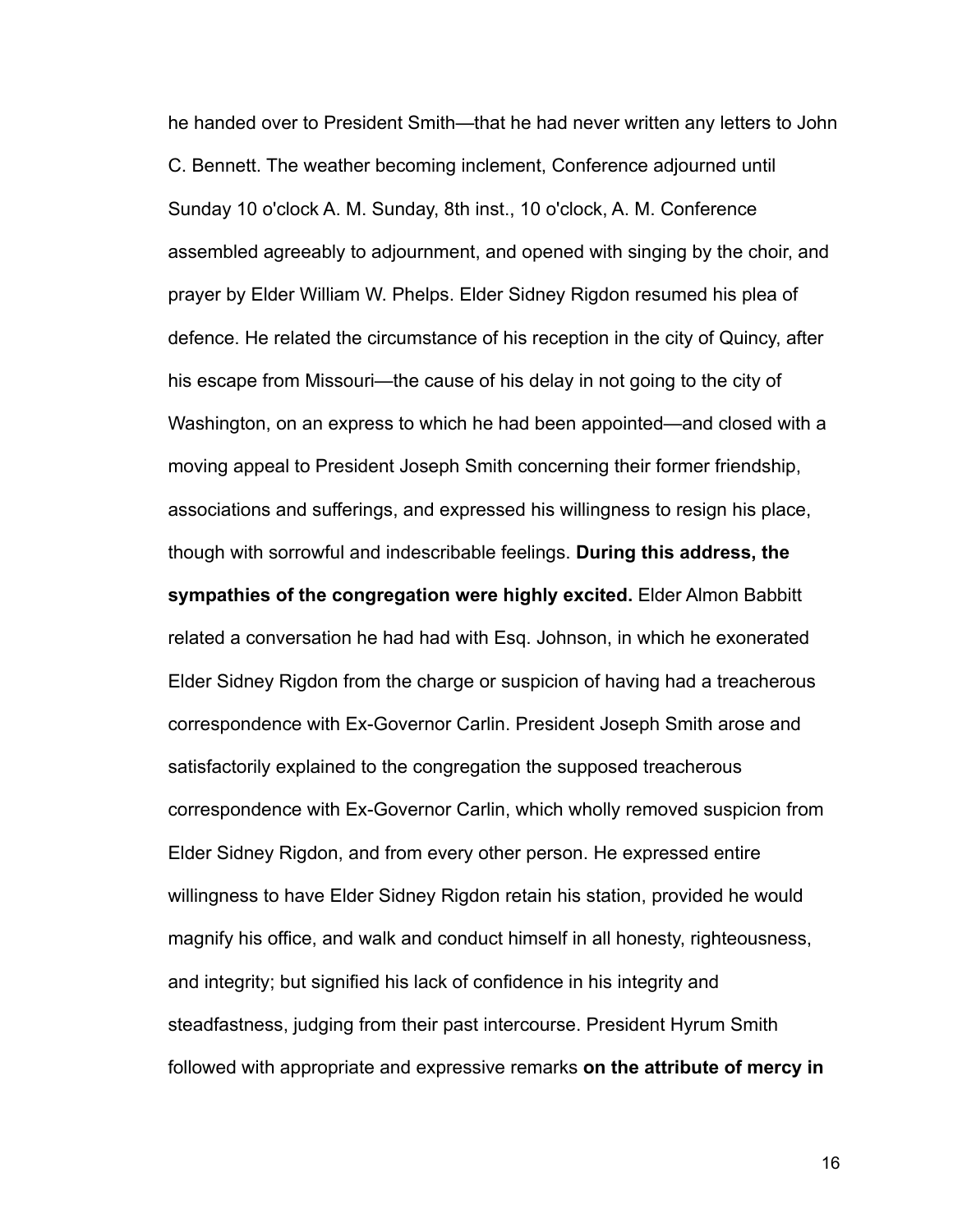**God, as that by which He influences, controls, and conquers**—and the propriety and importance of the saint's exercising the same attribute towards their fellows; and especially towards their aged companion and fellow servant in the cause of truth and righteousness. Elder Almon Babbit and Pres't Wm. Law followed with remarks in defense of Elder Sidney Rigdon. On motion by President William Marks, and seconded by President Hyrum Smith. Conference voted that Elder Sidney Rigdon be permitted to retain his station as Counselor to the First Presidency.<sup>20</sup>

We see in this example that Joseph did not unilaterally decide to remove a counselor in the First Presidency, although it was his preference and HE was President of the Church. He apparently felt like the decision needed to include the entire membership of the Church. The concerns he had were aired and addressed in front of everyone. It's also interesting to remember that Sidney Rigdon by this time in 1843, **had been in the presence of Christ and had his calling and election made sure** as we see recorded in LDS D&C 76. But, NONE of this exempted Elder Rigdon or anyone else from the Law of Common Consent and the laws of righteousness and justice.

## **But ALL that has now changed**

Over time, however, we can see that this process of member involvement and true common consent in making decisions has changed. The power to change things no longer resides with those consenting to be governed as it did in the early days of the Church. Gone are the days where anyone at the local level in the Church actually votes… on really anything and most real decisions are not made at the local level.

<sup>20</sup> https://historicalgeneralconferences.weebly.com/1843-october.html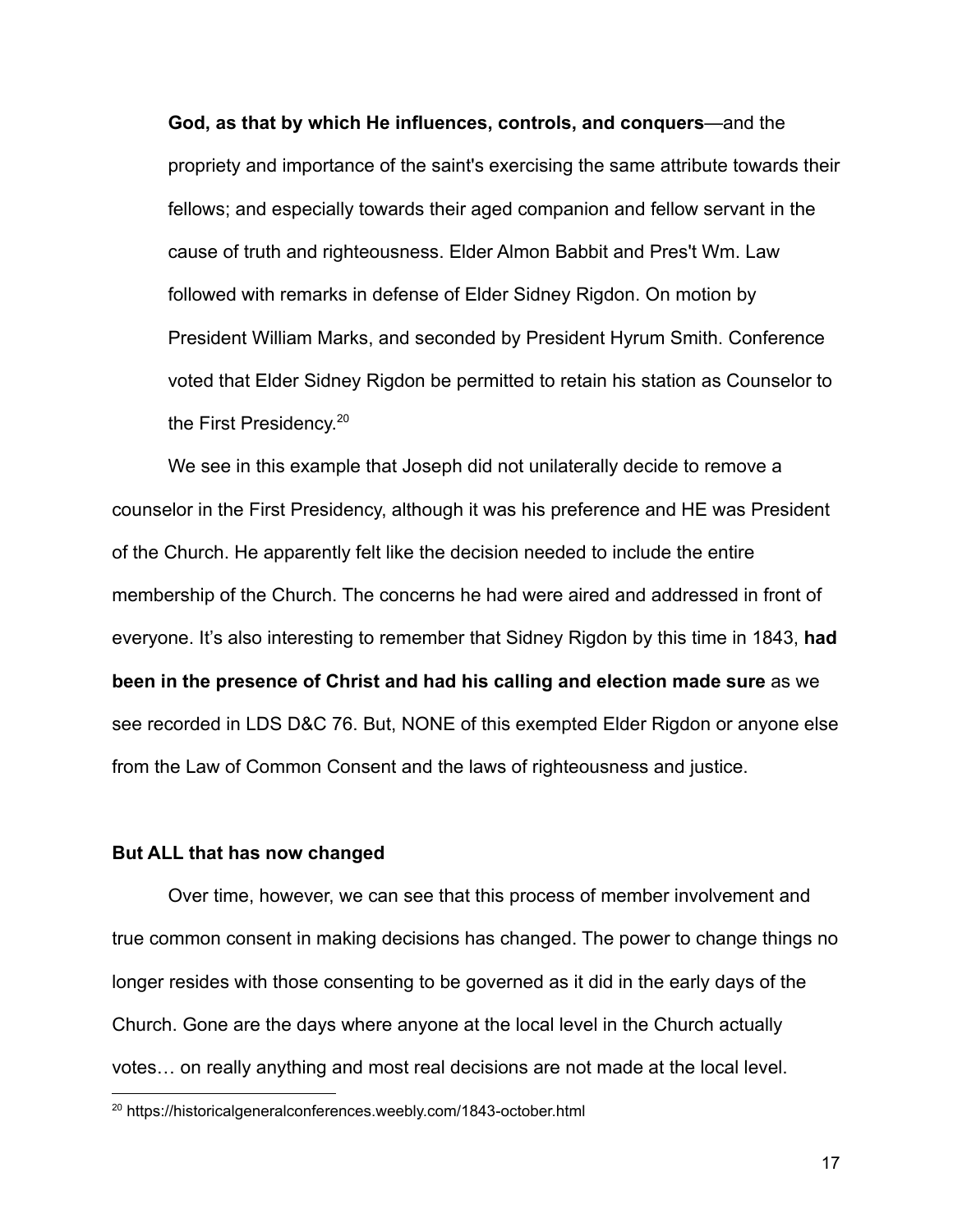In fact, just the other day a dear friend sent me a news story from the Salt Lake Tribune stating that local leaders would now be able to decide whether masks are required at their local meetinghouses or not, which unfortunately will fall to stake presidents who will consult with area presidencies and not to the bishop and relief society president and most importantly, the local members themselves. And then in the same article it reports that "face coverings WILL remain a must in temples!"<sup>21</sup> Again, no vote, no opportunity or ability for local temple patrons or matrons or temple presidents and their counselors to prayerfully decide what is best for them and their unique circumstances. And let's not forget that even the many scientists in whom we are told to now trust, state that masks and lockdowns have done little to nothing to slow the spread of the CoronaVirus.<sup>22</sup> And IF masks DO work, and vaccines ARE safe and effective, then why not let people decide for themselves whether THEY want to wear a mask or not?

Sadly, the people who are governed have been conditioned to just do as they're told and to do so is to sustain the Brethren and thus not be on the high road to apostasy. If you think that's an exaggeration, try standing up in the next stake or general conference meeting and say, "NO" to any proposal being "voted" upon.

## **Recent history of Unanimity. Is this changing too?**

Now with all the changes taking place so rapidly at the Brethren level, and seemingly without the resistance that Elder Nelson would have bumped into during his 34 years as an apostle, **it's a reasonable question to now ask IF the Quorum of the**

<sup>&</sup>lt;sup>21</sup> https://www.sltrib.com/religion/2022/02/18/locals-decide-whether/

<sup>22</sup>https://www.msn.com/en-us/news/us/fauci-said-masks-were-not-really-effective-at-blocking-virus-emailsreveal/ar-AAKDKsP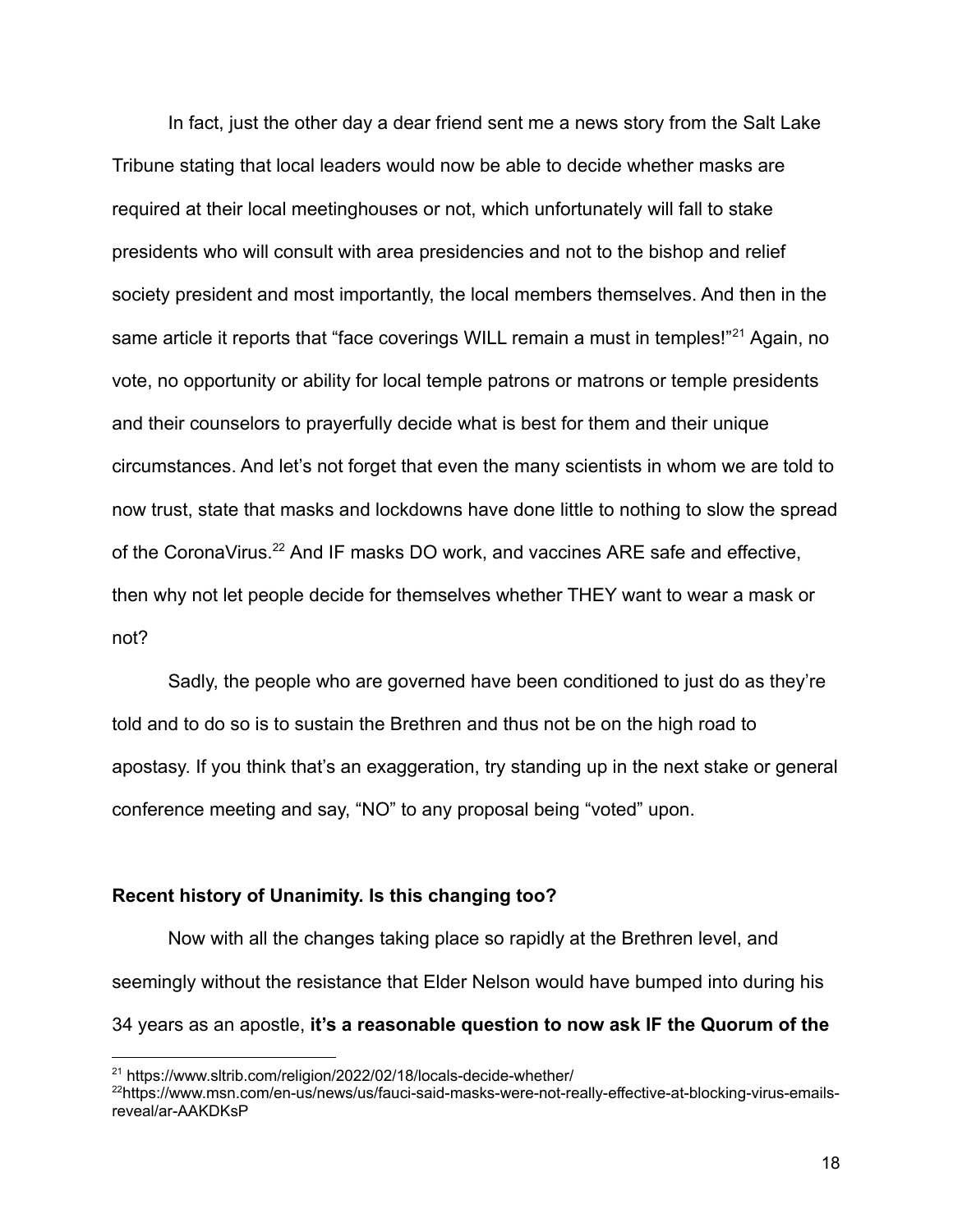# **Twelve and First Presidency are also starting to abandon common consent in their quorums.**

We often hear from the Brethren about their "unity" and the love that exists in their quorums. Richard G. Scott told a story at a fireside I attended many years ago when he first participated in a meeting with the Quorum of the Twelve as a brand new apostle. He said that during the long meeting things became very tense and that a very heavy debate ensued. At least one other senior apostle could tell that the newly called Elder Scott was both surprised and uncomfortable with the tone of the discussions. So he passed a note to Elder Scott that read: "Welcome to the Quorum Richard." This story demonstrates what we would all be able to assume, the idea that the Twelve and First Presidency are made up of extremely strong and competent, success-driven, leadership-type personalities. Elder Scott also related that on another occasion, still while new, he was chastised for being too quiet in one of the meetings and was told by a senior apostle that he was expected to share his opinion especially when he may have had information that would have been helpful to the discussion.

President Eyring has described his first experience while participating with the Brethren, in what he calls "the revelatory process." He states:

"When I first came as the president of Ricks college, I attended my first meeting that I'd ever been in watching the General Authorities of the church, the First Presidency and others, running a meeting. I had been studying for the ten years I was a professor at Stanford how you make decisions in meetings in groups, so I got a chance…to see the way the Lord's servants do it (of which I now am one). I looked at it with my Harvard and Stanford eyes and I thought. This is the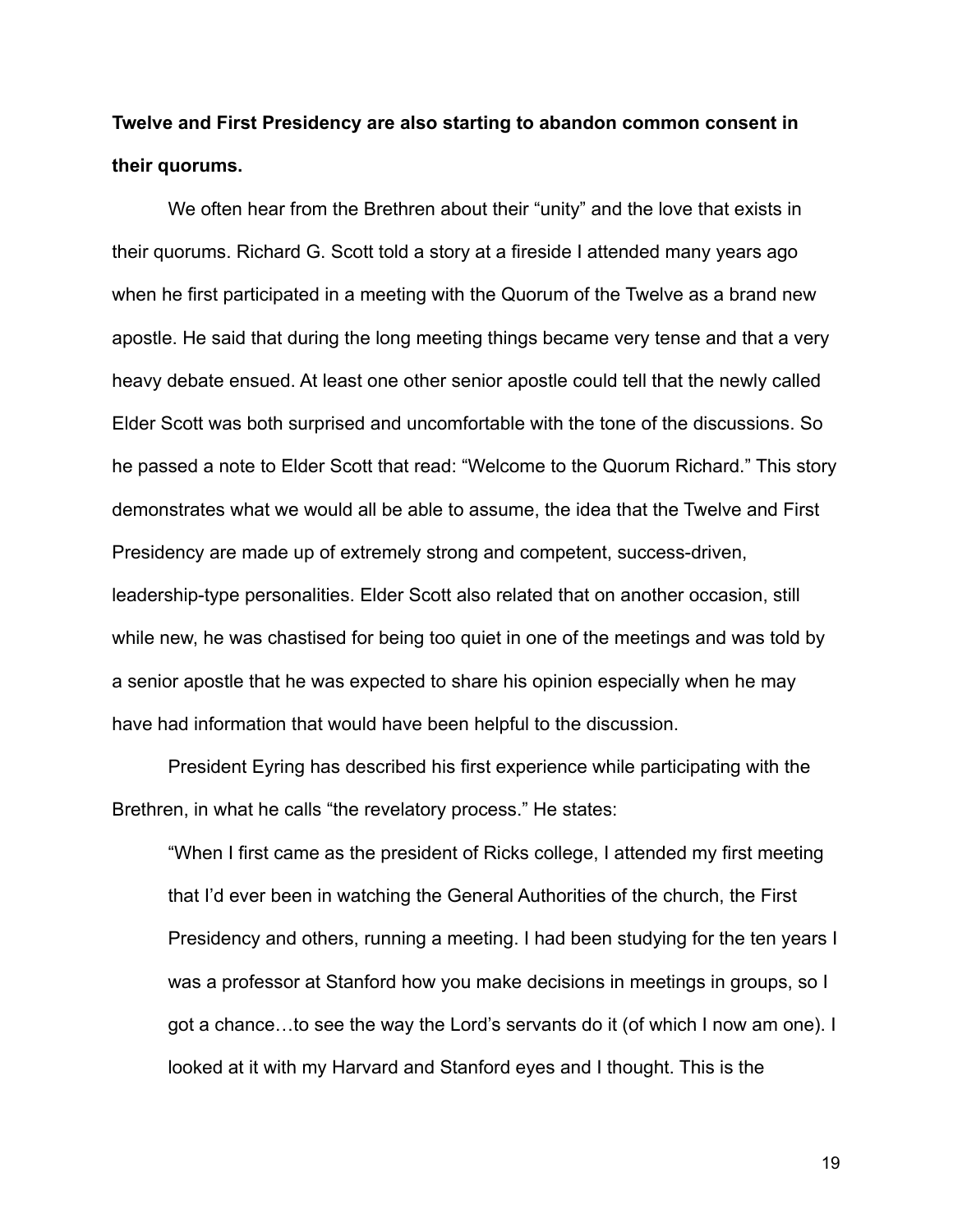strangest conversation I've [heard]. I mean, here are the prophets of God and they're disagreeing in an openness that I had never seen in business. In business you're careful when you're with the bosses, you know. Here they were just — and I watched this process of them disagreeing and I thought, "Good Heavens, I thought revelation would come to them all and they'd all see things the same way, in some sort of…, you know." It was more open than anything I had ever seen in all the groups I had ever studied in business. I was just dumbfounded. But then after a while the conversation cycled around. And they began to agree and I saw the most incredible thing. Here are these very strong, very bright people all with different opinions. Suddenly the opinions began to just line up and I thought, "I've seen a miracle. I've seen unity come out of this wonderful open kind of exchange that I'd never seen in all my studies of government or business or anywhere else." And so I thought, "Oh, what a miracle!" It was President Harold B. Lee who was chairing the meeting. It was a board of education meeting. I thought, now he's going to announce the decision, because I've seen this miracle, and he said, "Wait a minute, I think we'll bring this matter up again some other time. I sense there is someone in the room who is not yet settled." And they went on to the next item. And I thought: that is strange. And then I watched somebody, one of the brethren, I think one of the Twelve, walk past President Lee and say, "Thank you, there's something I didn't have a chance to say." So I want you to know…. This is what it claims to be. This is the true Church of Jesus Christ. Revelation is real, even in what you call the business kinds of settings."<sup>23</sup>

<sup>23</sup> https://latterdaysaintmag.com/empower-your-ward-council/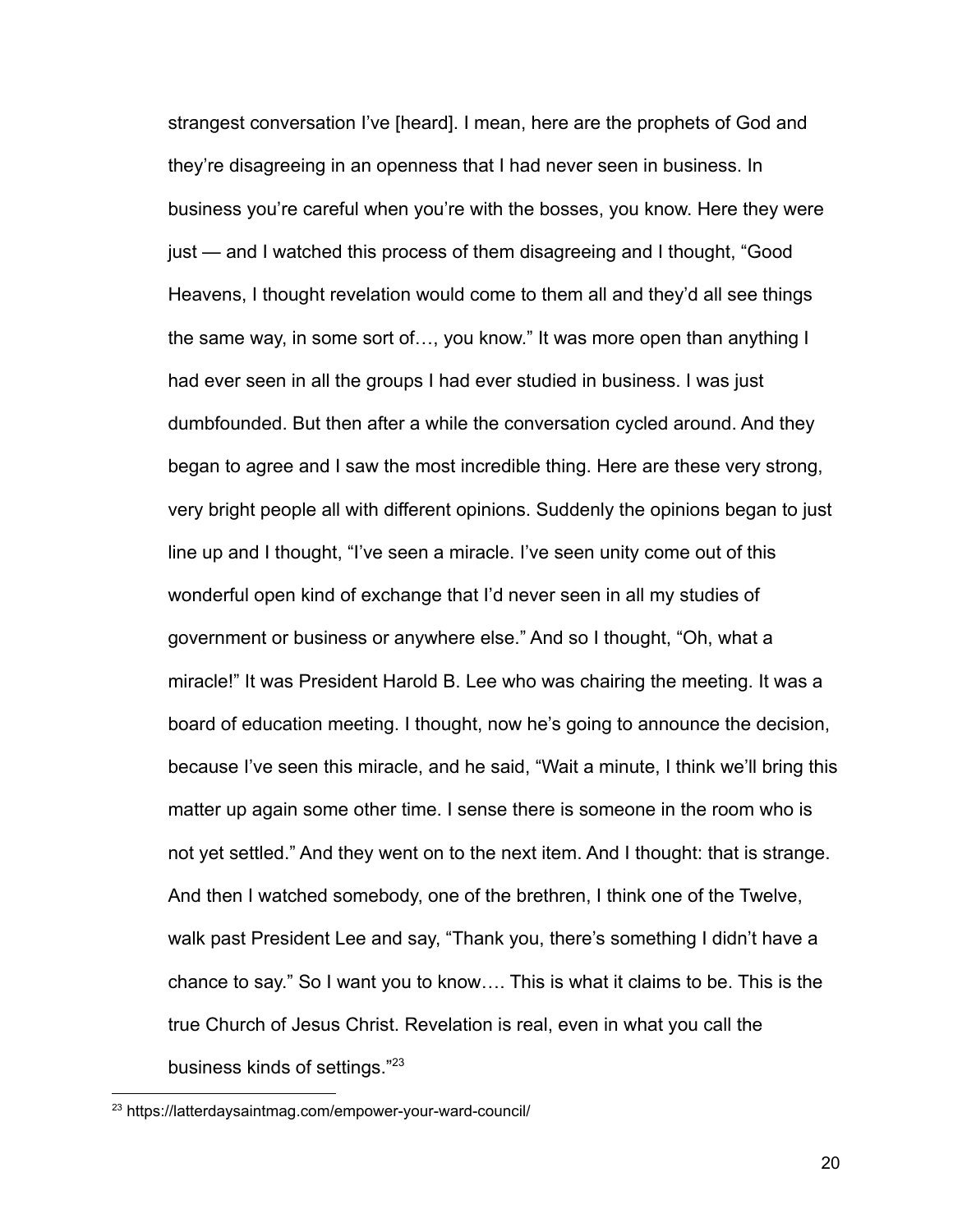The scriptures reinforce the principle that people's ideas and opinions matter and that we need to be able to speak openly, without reprisal for common consent to exist. This is the method by which we have been told, the Brethren govern THEIR meetings.

### **What's Changed? The Death of Common Consent among the Brethren**

Sister Wendy Nelson shares an interesting statement that maybe the process by which things are discussed and decided among the Fifteen has also changed. This is what she said a few years back when her husband had recently become the Church's new president:

"I have seen him changing in the last ten months," said Sister Nelson. **"It is as though he's been unleashed. He's free to finally do what he came to earth to do. … And also, he's free to follow through with things he's been concerned about but could never do. Now that he's president of [the Church], he can do those things."**<sup>24</sup> (emphasis added).

What does this statement reveal about common consent among the Brethren? If this statement from Sister Nelson is correct, then we must assume that Elder Nelson, over the course of 34 years, even while serving as the president of the Quorum of the Twelve under President Monson, shared his opinions openly and unabashedly as has been demonstrated in the examples I gave and apparently was UNSUCCESSFUL in persuading everyone else to do what he felt inspired to do. Until he became the Church's president. Does common consent no longer apply to the Brethren? Where real

<sup>24</sup>https://latterdaysaintmag.com/president-nelson-on-the-future-of-the-church-eat-your-vitamin-pills-get-yo ur-rest-its-going-to-be-exciting/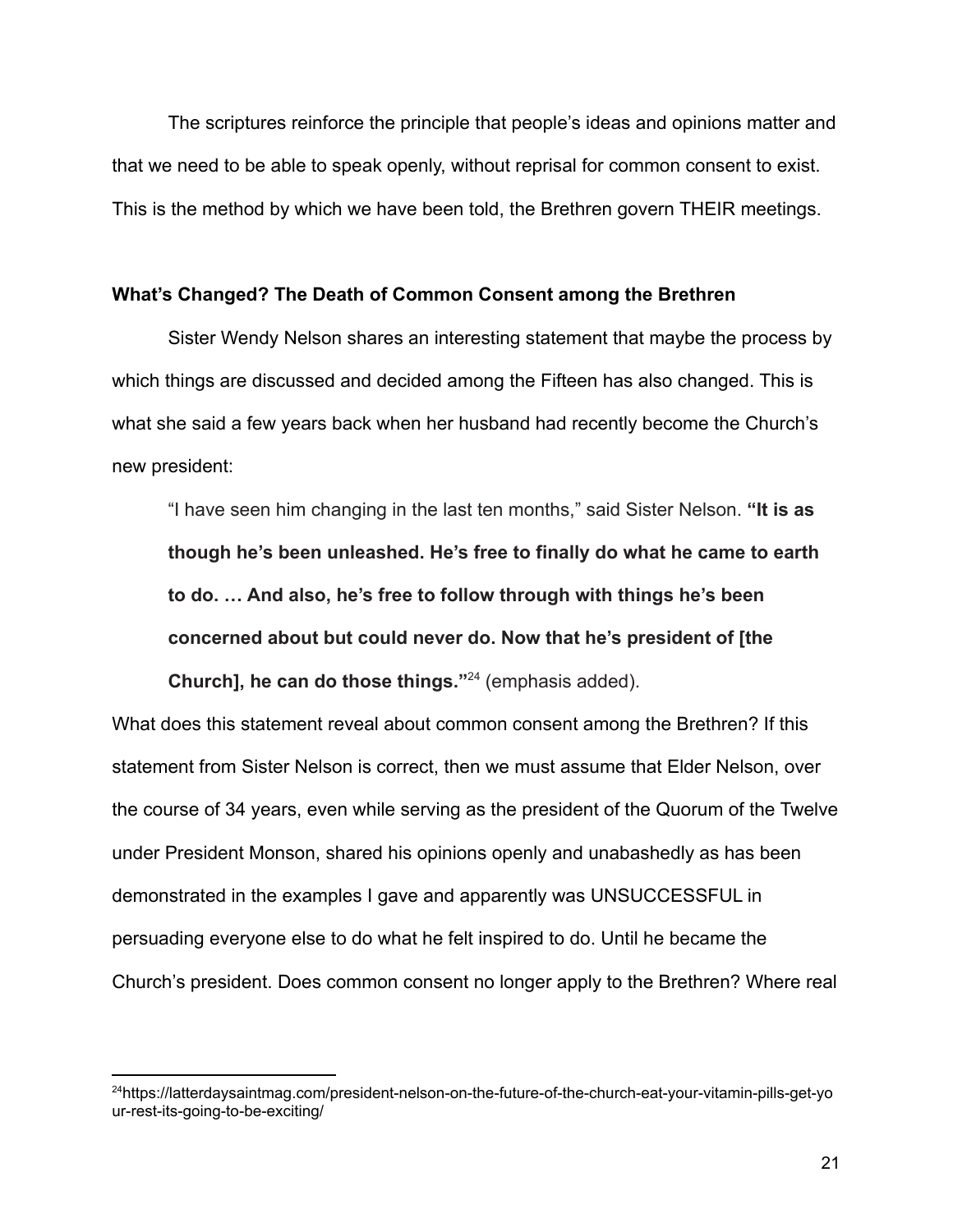opinions and concerns are aired and where stalemate and compromise occur unless they become unanimous, no matter who it is who is proposing.

Perhaps a glaring example is President Nelson's presumedly failed efforts to get the Church and the world to call the Church by its full name. His first talk in General Conference about this topic was given in April of 1990.<sup>25</sup> Although he would have petitioned his brethren and the Church to follow his "inspired prompting," he obviously did not prevail in persuading everyone. Then in 2018, as the Church's president, Nelson seemingly made a unilateral decision that everyone conform to his preferences on this matter, and called the topic now "not negotiable."<sup>26</sup> He ended the debate that even President Hinckley had said was not a big deal. "They could call us worse" (FN) he lovingly teased as the audience laughed – then went on to say that "Mormon," according to Joseph Smith, means "more good" and that we should rejoice that we are known by such a wonderful nickname. Joseph F. Smith would be wrong by this new strict rule from President Nelson to reply to the angry mob of men who asked him if he was a Mormon when he bravely replied! "Yes siree; dyed in the wool; true blue, through and through."<sup>27</sup> I suppose he could have said, "uh Mormon, nope, no Mormons here... but I am a member of The Church of Jesus Christ of Latter-day Saints." Or the "I'm a Mormon" campaign just a few years back that the Church spent millions on? According to President Nelson, all the efforts of 188 years worth of prophets, seers, and revelators

<sup>26</sup>https://www.deseret.com/2018/10/7/20655806/christ-s-name-is-not-negotiable-as-center-of-church-s-na me-president-nelson-says#president-russell-m-nelson-of-the-church-of-jesus-christ-of-latter-day-saints-ce nter-and-his-counselors-president-dallin-h-oaks-first-counselor-in-the-first-presidency-left-and-president-h enry-b-eyring-second-counselor-in-the-first-presidency-right-sing-a-congregational-hymn-during-the-188th -semiannual-general-conference-of-the-church-of-jesus-christ-of-latter-day-saints-in-salt-lake-city-on-sund ay-oct-7-2018 <sup>25</sup> https://rationalfaiths.com/are-we-mormon-i-am-confused-gordon-b-hinkley-russell-m-nelson/

 $27$  https://ldsblogs.com/991/joseph\_f\_smith\_true\_blue\_through\_and\_thr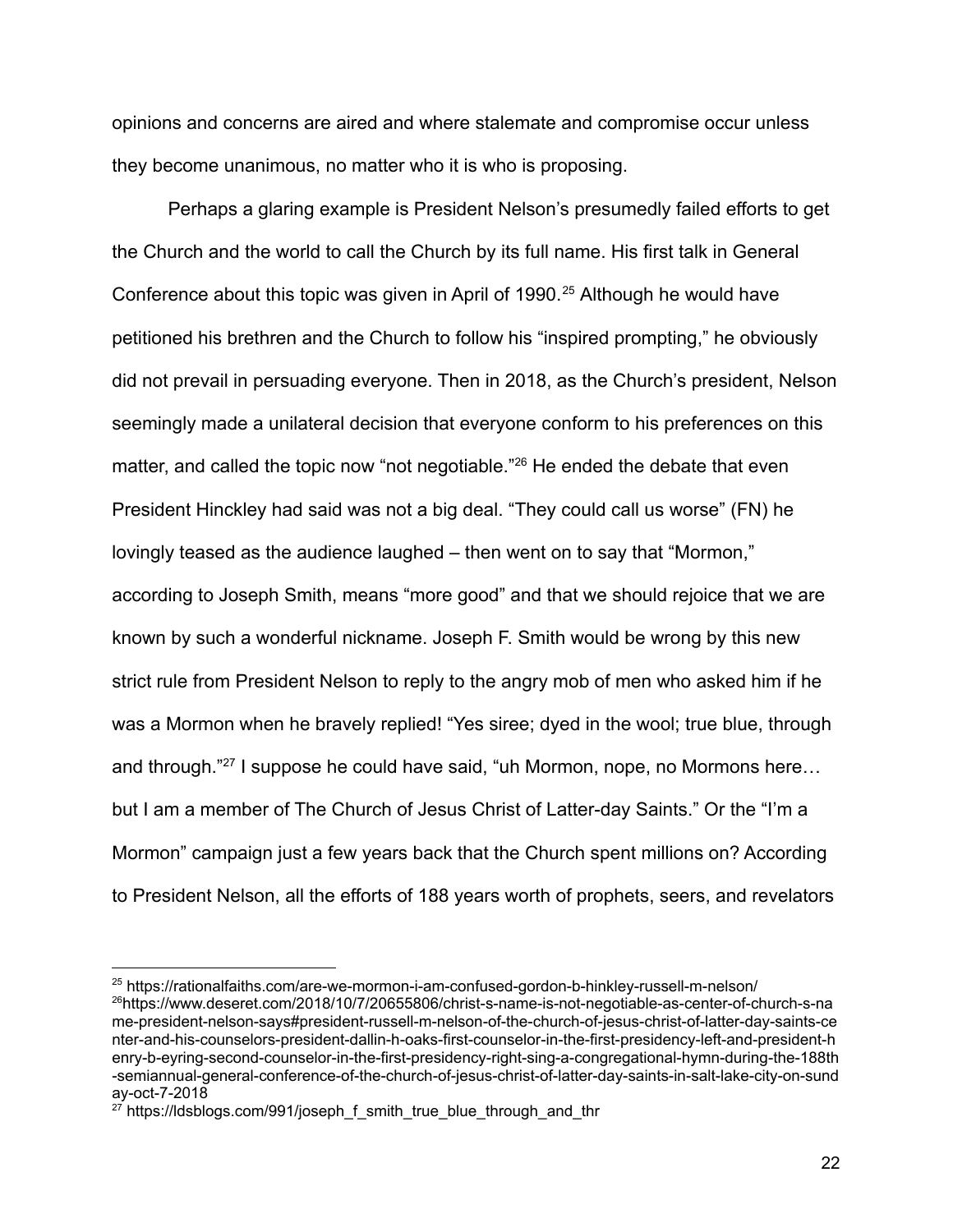who encouraged or allowed the word Mormon to be used in referring to the Church WAS deeply offensive to our Lord.

How did President Nelson go about getting the unanimity of his brethren, who in years' past did NOT unanimously agree with him on this topic? Were the Brethren consulted? Did they re-debate the issue? Or did President Nelson just demand this "course correction?"(FN) In his own words he said, "**I did this** because the Lord impressed upon my mind (I assume he's referring to 1990) the name He decreed for His Church... and He is offended when we use those nicknames ourselves... $^{28}$  (emphasis added). A nickname I might add that Joseph Smith used, as well as every other Church leader since him, all the way up through President Monson… They ALL agreed upon return came up with the following names: The Mormon Tabernacle Choir, Mormon Doctrine, The Mormon Church, Mormon News, Mormon Radio, Mormon Pioneers, LDS Newsroom, LDS.org, Mormon Dialogue, Fair Latter Day Saints, Mormon Day at the Ballpark with Paul Dunn and the Oakland A's, etc. More recently, the "I am a Mormon campaign," Mormonsandgays.com, Mormonandgay.com and the movie *Meet the Mormons.* Did ALL these prophets lead us astray by not only allowing us to be called by this nickname, but who also encouraged it?

Do the Brethren give some higher priority to ideas advanced by the President and/or a "united" First Presidency than they did in years' past? Perhaps this is why President Nelson replaced President Uchdorf with Elder Oaks. Someone who he has known for many years and who may be more in line with his ideas than President Uchdorf was. Is it possible that the Twelve Apostles no longer feel able to vote down a proposal brought forth by a "united" First Presidency without their own fears of merging

<sup>&</sup>lt;sup>28</sup> https://rationalfaiths.com/are-we-mormon-i-am-confused-gordon-b-hinkley-russell-m-nelson/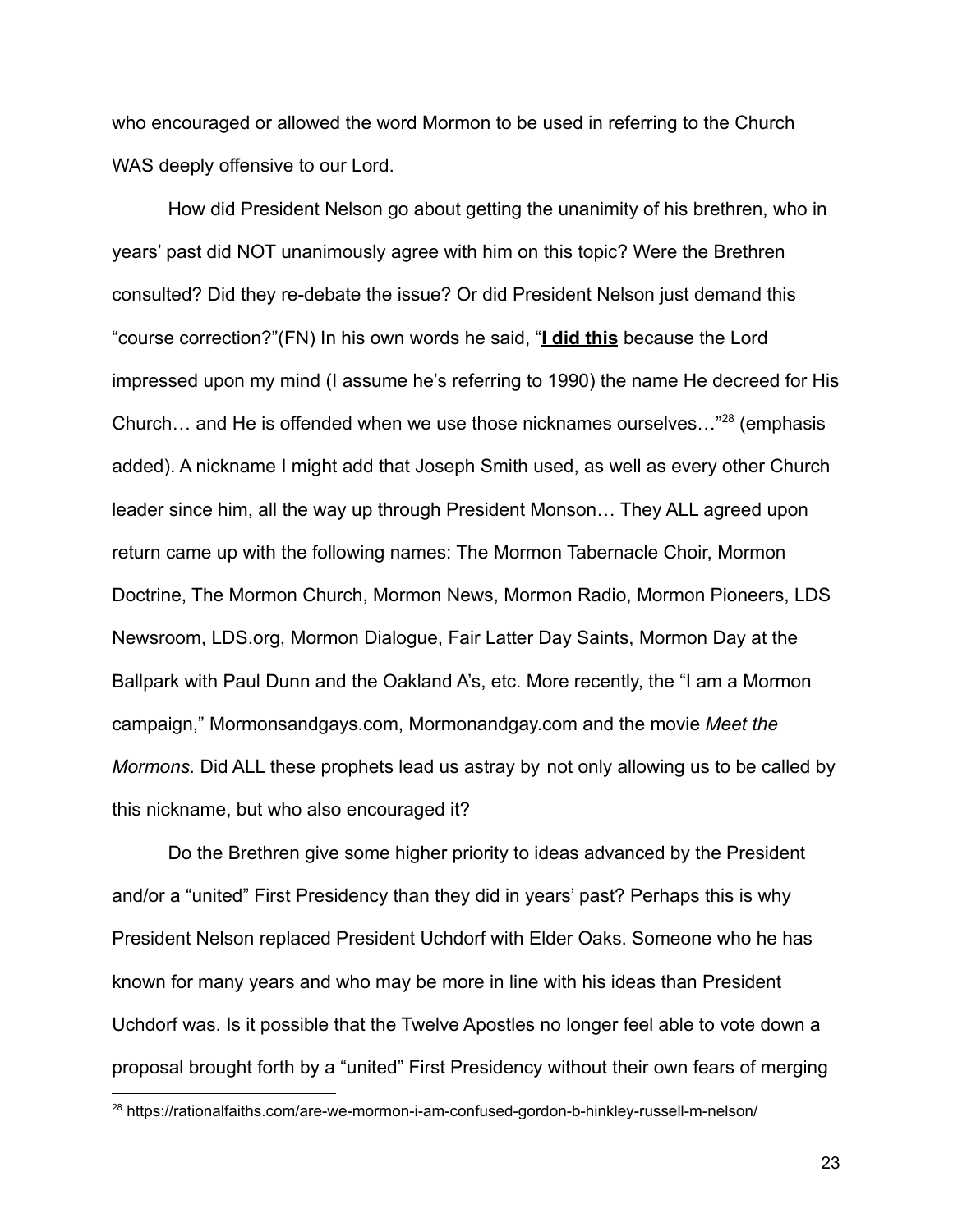onto the high road towards apostasy? Based on what Sister Nelson reports, I can only assume this may be the case.

#### **Conclusion**

None of this really matters, however, when we talk about the Law of Common Consent. Here's an interesting quote from Orson F. Whitney:

"What!—exclaims one. After these men had communed with heavenly beings and received from them commandments for their guidance; after receiving divine authority to preach the Gospel, administer its ordinances, and establish once more on earth the long absent Church of Christ! **After all this must they go before the people and ask their consent to organize them and preside over them as a religious body?** Yes, that was precisely the situation.

Notwithstanding all those glorious manifestations, they were not yet fully qualified to hold the high positions unto which they had been divinely called. One element was lacking—**the consent of the people.** Until that consent was given, there could be no church with these people as its members and those men as its presiding authorities. **The Great Ruler of all never did and never will foist upon any of his people, in branch, ward, stake or Church capacity, a presiding officer whom they are not willing to accept and hold.**" (emphasis added).

LDS D&C Section 107 describes how to remove a President or any High Priest or any person who "foists" his will upon others or otherwise abuses his authority. This section clarifies that local stakes are to be equal in power and authority to the First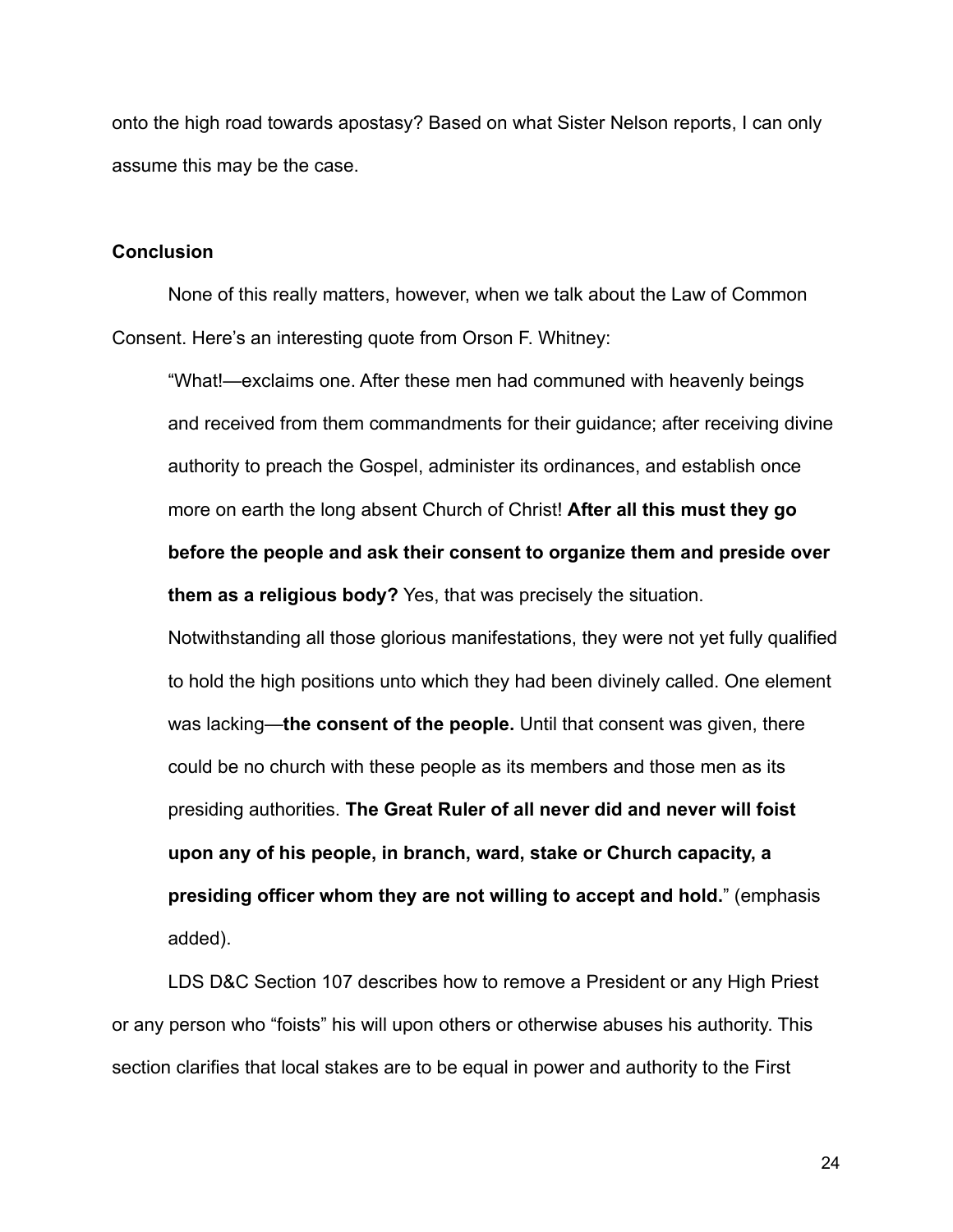Presidency and the Quorum of the Twelve and describes this system of checks and balances as integral to the Law of Common Consent:

The standing *<sup>a</sup>*[high councils](https://www.churchofjesuschrist.org/study/scriptures/dc-testament/dc/107?lang=eng#note36a), at the stakes of Zion, form a quorum equal in authority in the affairs of the church, in all their decisions, to the quorum of the presidency, or to the traveling high council. And inasmuch as a President of the High Priesthood shall transgress, he shall be had in remembrance before the *<sup>a</sup>*[common](https://www.churchofjesuschrist.org/study/scriptures/dc-testament/dc/107?lang=eng#note82a) council of the church, who shall be assisted by twelve counselors of the High Priesthood; And their decision upon his head shall be an end of controversy concerning him. Thus, none shall be exempted from the <sup>a</sup>[justice](https://www.churchofjesuschrist.org/study/scriptures/dc-testament/dc/107?lang=eng#note84a) **and the** *<sup>b</sup>* **[laws](https://www.churchofjesuschrist.org/study/scriptures/dc-testament/dc/107?lang=eng#note84b) of God, that all things may be done in** *<sup>c</sup>***[order](https://www.churchofjesuschrist.org/study/scriptures/dc-testament/dc/107?lang=eng#note84c) and in solemnity before him, according to truth and righteousness.** (D&C 107) (emphasis added).

Elder D. Todd Christofferson has noted, "the objective is not simply consensus among council members but revelation from God… This administrative process, which is followed scrupulously in the Lord's Church, **ensures that established doctrines and policies do not simply reflect the opinions or agendas of specific individuals**." And that includes the President of the Church.

In TPJS, section 4 we read:

…If a High Priest should be remiss in his duty, and should lead, or suffer the Church to be led astray, depart from the ordinances of the Lord, then it is the duty of one of the Seventies, acting under the special direction of the Twelve, being duly commissioned by them with their delegated authority, to go to the Church,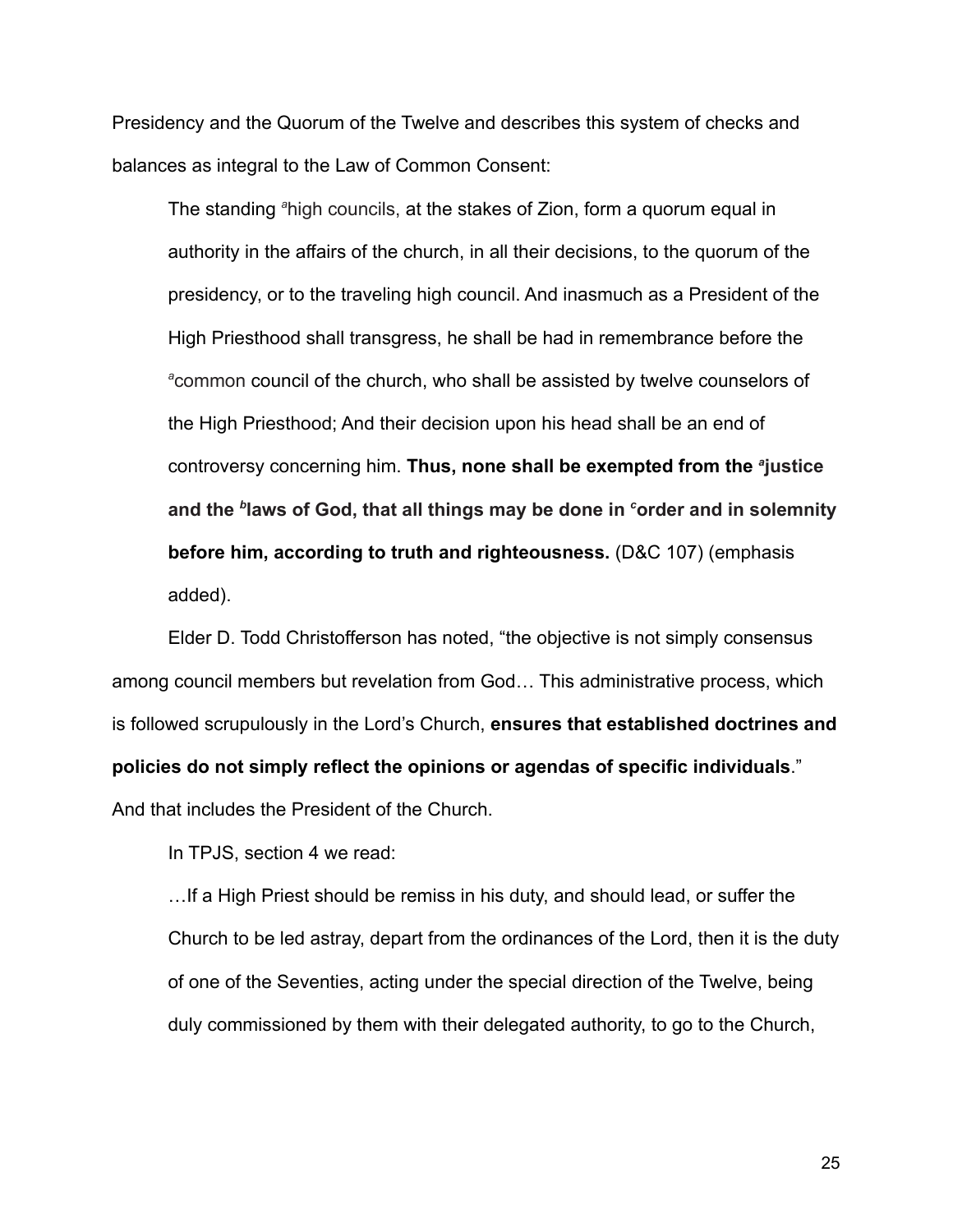and if agreeable to a majority of the members of said Church, to proceed to regulate and put in order the same; otherwise, he can have no authority to act.<sup>29</sup> Joseph Smith further declared:

"If any man writes to you, or preaches to you, doctrines contrary to the Bible, Book of Mormon, or Book of Doctrine and Covenants, **set him down** as an impostor."<sup>30</sup> (emphasis added).

In short, if and when a Church leader rules unrighteously, by decree, it becomes the duty to remove him from office. If we fail to do so, we too become complicit in abandoning the laws upon which the Church is founded.

### **The Brethren May Now Be Voting the Same Way the Members Do**

I can tell you that in my discussions with a General Authority that I know, he told me after his first week or so on the job as a newly called member of the First Quorum of the Seventy, just how surprised he was at how much they voted on and how no one was given time to actually learn about or discuss the proposals. Much like we experience at the ward level and now seem to be seeing with the Quorum of the Twelve and First Presidency. **The vain perfunctory raising of the right arm to the square in the affirmative, and letting ONE man or ONE Quorum dictate both big and small changes in the Church IS NOT true common consent.**

What is the cost of losing Common Consent in the Church? What are the implications if any newly called Church president becomes "unleashed" and is "able to

<sup>29</sup> Documentary History of the Church 4:128-129.

<sup>&</sup>lt;sup>30</sup> JOSEPH SMITH, JUN, T&C 141:50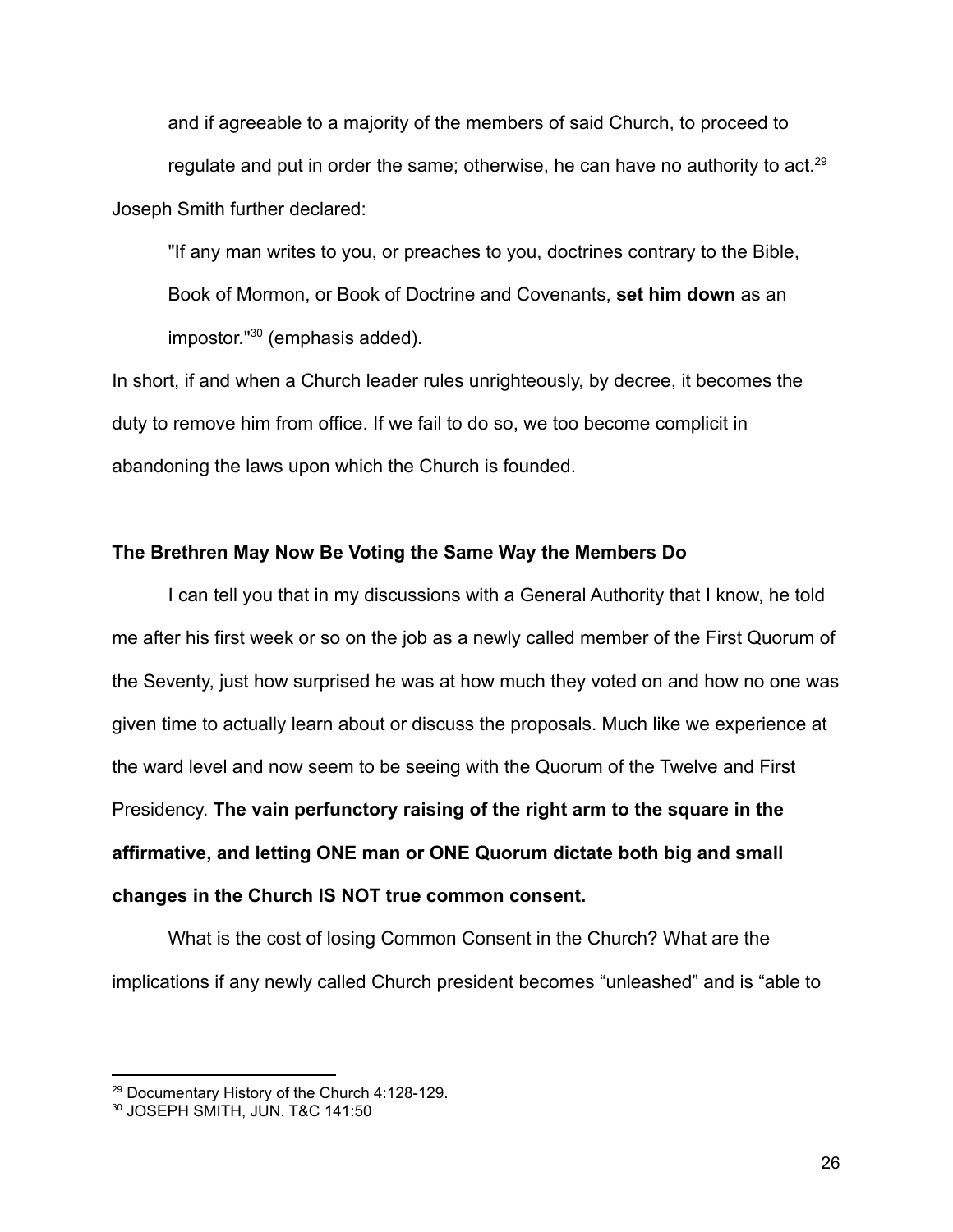do all the things they've ever wanted to do?" That will have to be a question for another day.

## **Final Thoughts**

The net effect of all the changes, so many of which have come by one man or one quorum, has literally transfigured the Church of Jesus Christ. The idea that correct principles are taught and people govern themselves is generally no longer applicable in the Church. It has become, as Elder McConkine warned, their "Province to teach to the Church what doctrine is. It is your province to echo what they say or to remain silent."<sup>31</sup> Denver Snuffer is correct when he says, there is "only one doctrine left: we follow a man whom we call a prophet."<sup>32</sup> That is the last doctrine of the Church of Jesus Christ of Latter-days Saints.

O ye wicked, and perverse, and stiffnecked people, why have you built up churches unto yourselves to get gain? Why have ye transfigured the holy word of God that ye might bring damnation upon your souls? Behold, look ye unto the revelations of God, for behold, the time cometh at that day when all these things must be fulfilled. Behold, the Lord hath shewn unto me great and marvelous things concerning that which must shortly come at that day when these things shall come forth among you. Behold, I speak unto you as if ye were present, and yet ye are not. But behold, Jesus Christ hath shewn you unto me, and I know your doing, and I know that ye do walk in the pride of your hearts. And there are none, save a few only, who do not lift themselves up in the pride of their hearts,

<sup>31</sup>http://www.eugeneengland.org/a-professor-and-apostle-correspond-eugene-england-and-bruce-r-mccon kie-on-the-nature-of-god

<sup>32</sup> https://denversnuffer.com/2014/07/only-one-doctrine-left/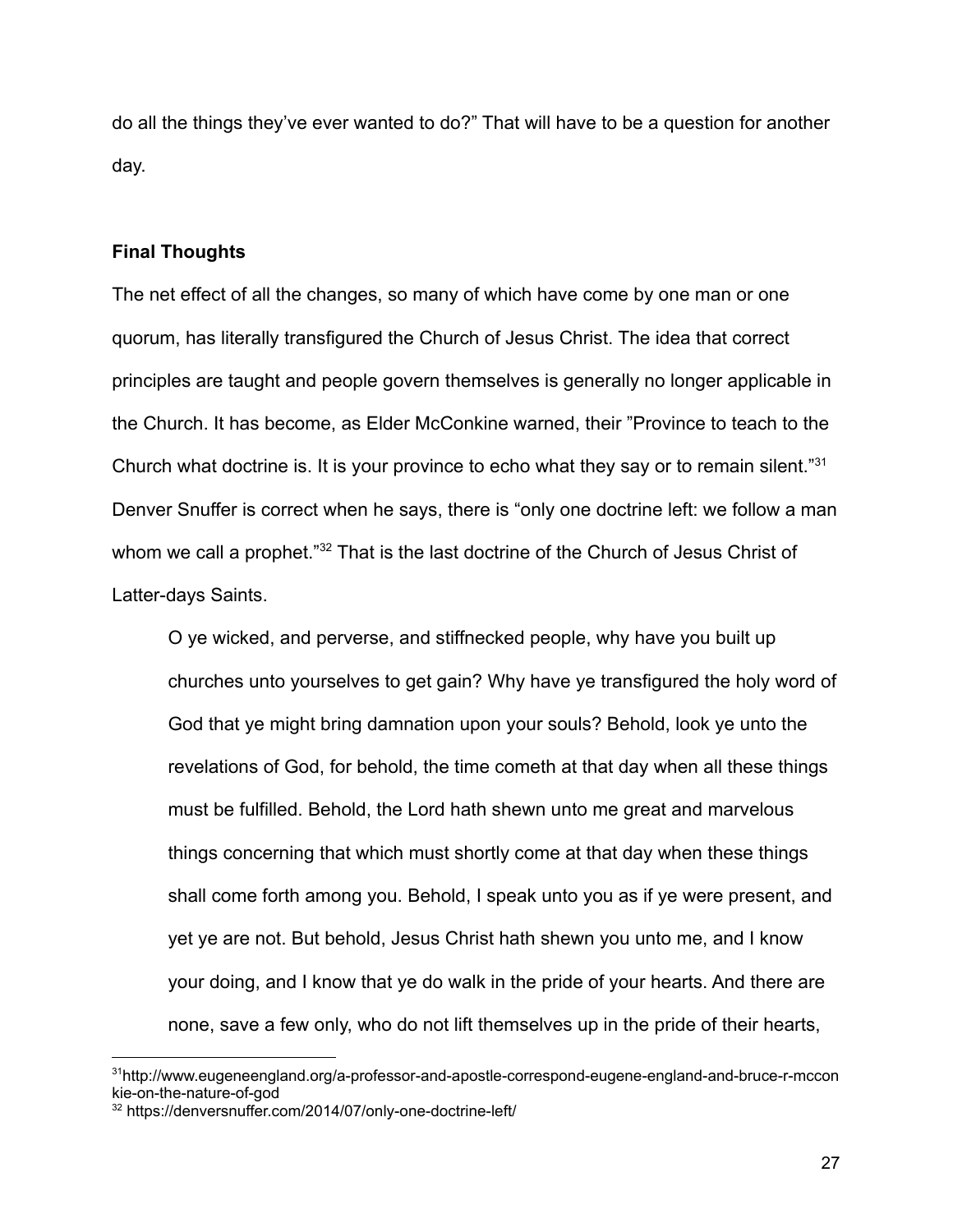unto the wearing of very fine apparel, unto envying, and strifes, and malice, and persecutions, and all manner of iniquity. And your churches, yea, even every one, have become polluted because of the pride of your hearts. For behold, ye do love money, and your substance, and your fine apparel, and the adorning of your churches, more than ye love the poor and the needy, the sick and the afflicted. O ye pollutions, ye hypocrites, ye teachers who sell yourselves for that which will canker, why have ye polluted the holy church of God? Why are ye ashamed to take upon you the name of Christ? Why do ye not think that greater is the value of an endless happiness than that misery which never dies? Because of the praise of the world? Why do ye adorn yourselves with that which hath no life, and yet suffer the hungry, and the needy, and the naked, and the sick, and the afflicted to pass by you and notice them not? Yea, why do ye build up your secret abominations to get gain? And cause that widows should mourn before the Lord, and also orphans to mourn before the Lord, and also the blood of their fathers and their husbands to cry unto the Lord from the ground for vengeance upon your heads? Behold, the sword of vengeance hangeth over you, and the time soon cometh that he avengeth the blood of the saints upon you, for he will not suffer their cries any longer. (RE Mormon 4:5)

I testify that there is good news. The Restoration is still underway. God has been rescuing it and the institution that claimed to have a copyright on it, has allowed it to expire. In order to escape the fast approaching destruction, we must be willing to see things as they are, be able to discern, be able to self-govern, be willing to sacrifice our traditions and false beliefs, and be willing to repent and come unto Him to be saved. I